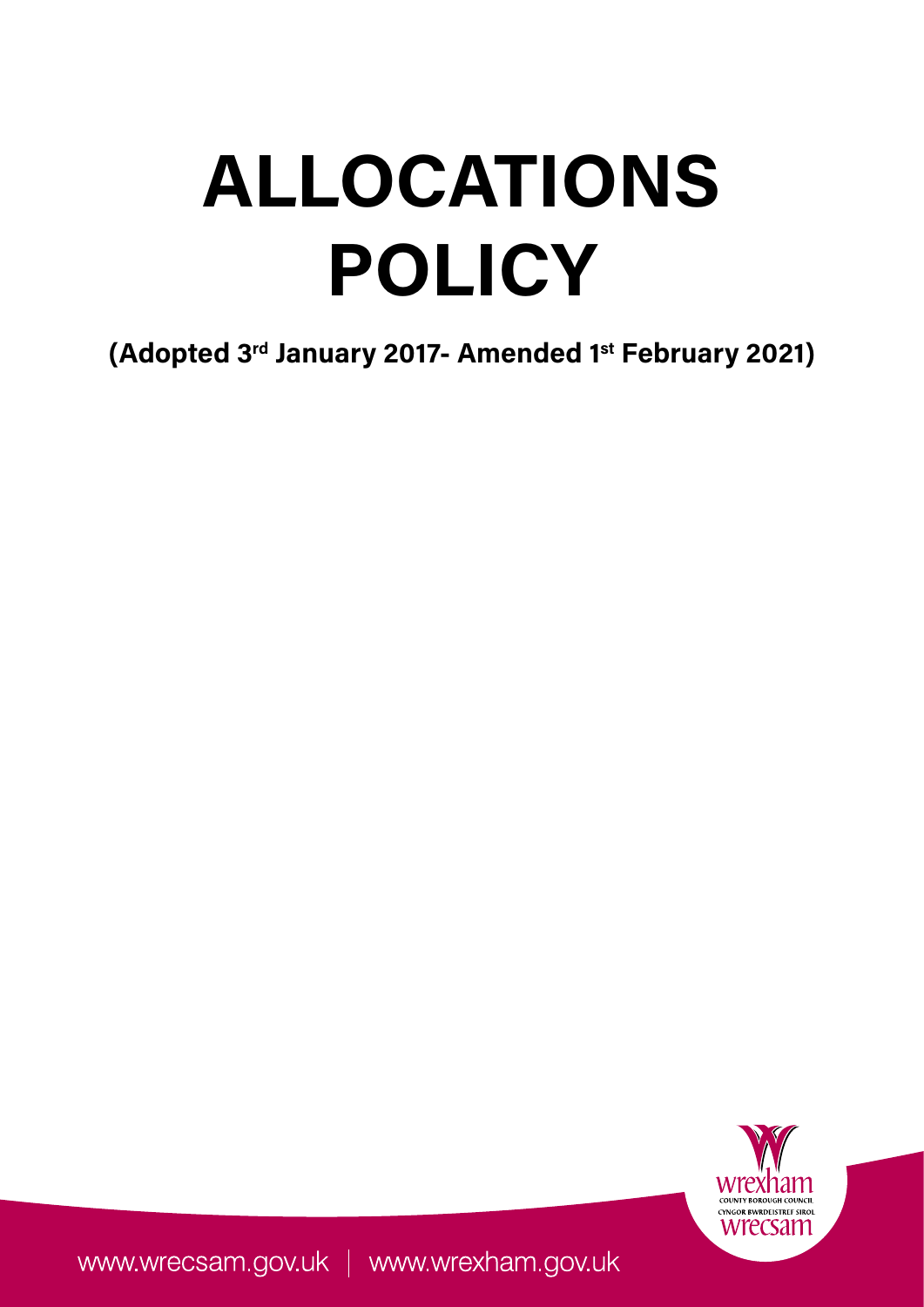# **Contents**

| 1.1 |                                                                        |  |  |  |
|-----|------------------------------------------------------------------------|--|--|--|
| 1.2 |                                                                        |  |  |  |
|     |                                                                        |  |  |  |
| 2.1 |                                                                        |  |  |  |
| 2.2 |                                                                        |  |  |  |
| 2.3 |                                                                        |  |  |  |
| 2.4 |                                                                        |  |  |  |
| 2.5 | Applications from Elected Members, Employees of Wrexham County Borough |  |  |  |
| 2.6 |                                                                        |  |  |  |
| 2.7 |                                                                        |  |  |  |
| 2.8 |                                                                        |  |  |  |
|     |                                                                        |  |  |  |
| 3.1 |                                                                        |  |  |  |
|     |                                                                        |  |  |  |
| 3.3 |                                                                        |  |  |  |
| 3.4 |                                                                        |  |  |  |
| 3.5 |                                                                        |  |  |  |
| 3.6 |                                                                        |  |  |  |
| 3.7 |                                                                        |  |  |  |
| 3.8 |                                                                        |  |  |  |
| 3.9 |                                                                        |  |  |  |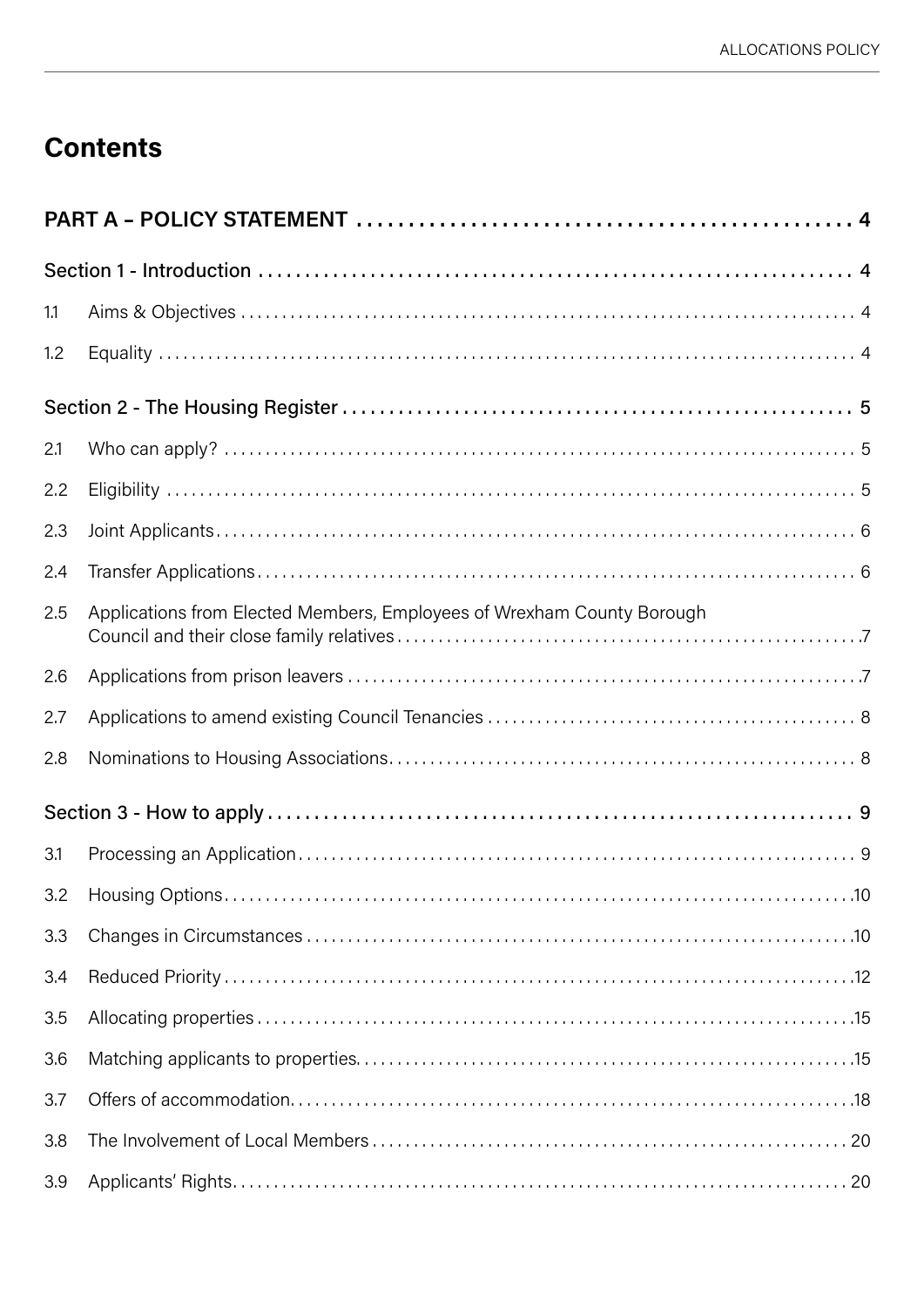|                                                                  | PART C - CRITERIA FOR ASSESSING APPLICATIONS 25                                                                    |  |  |
|------------------------------------------------------------------|--------------------------------------------------------------------------------------------------------------------|--|--|
| 1.1                                                              |                                                                                                                    |  |  |
| 1.2                                                              |                                                                                                                    |  |  |
| 1.3                                                              |                                                                                                                    |  |  |
| 1.4                                                              |                                                                                                                    |  |  |
| 1.5                                                              |                                                                                                                    |  |  |
| 1.6                                                              |                                                                                                                    |  |  |
| 1.7                                                              |                                                                                                                    |  |  |
| 1.8                                                              |                                                                                                                    |  |  |
| 1.9                                                              |                                                                                                                    |  |  |
| 1.10                                                             |                                                                                                                    |  |  |
| 1.11                                                             |                                                                                                                    |  |  |
| 1.12                                                             | Local Connection (and all and all and all and all and all and all and all and all and all and all and all and $29$ |  |  |
|                                                                  |                                                                                                                    |  |  |
| Appendix 2 - Wrexham County Borough Council's Exclusion Policy34 |                                                                                                                    |  |  |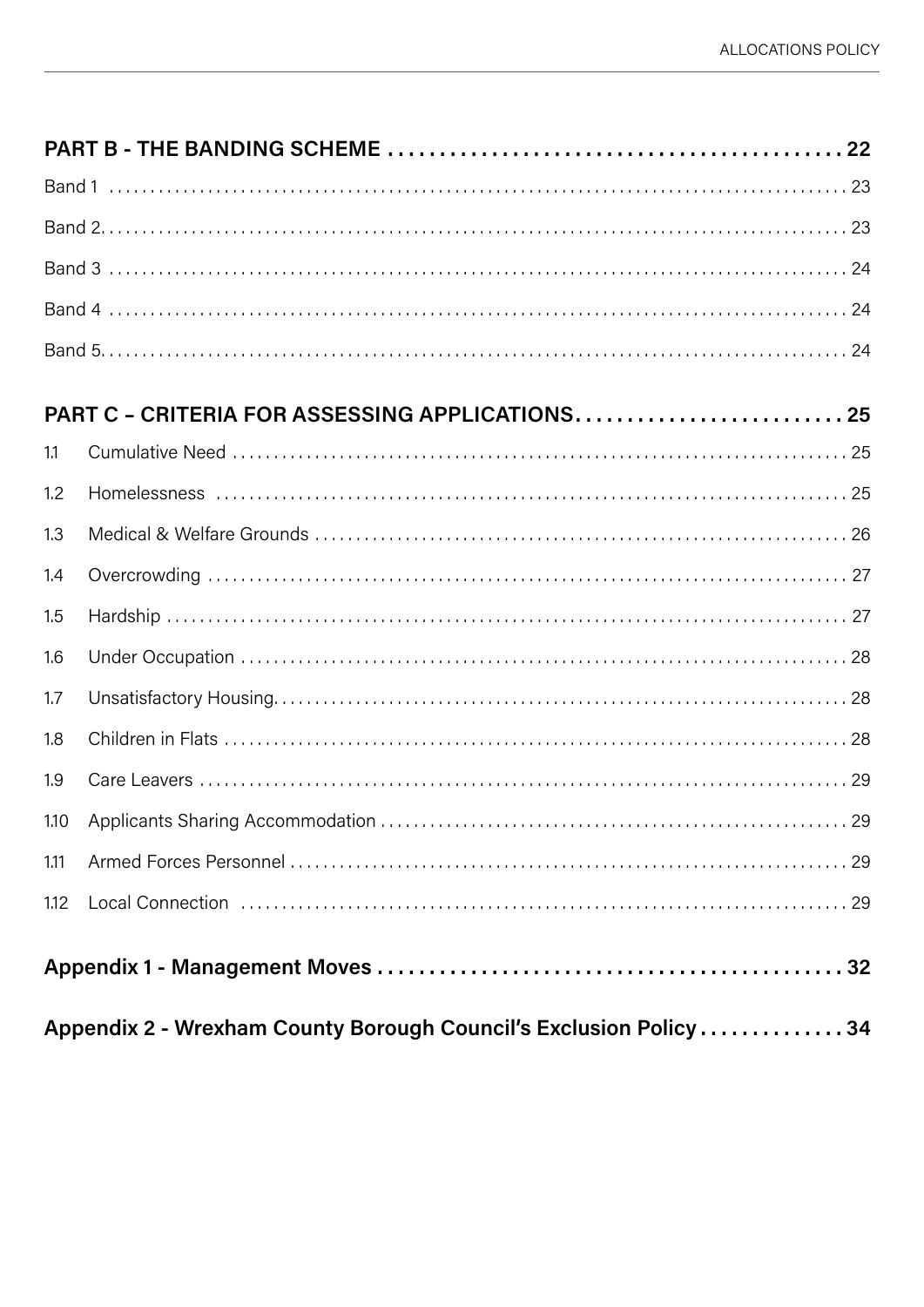# <span id="page-3-0"></span>**PART A – POLICY STATEMENT**

# **Section 1 - Introduction**

# **1.1 Aims & Objectives**

The aim of this policy is to ensure that Council housing in Wrexham County Borough is allocated in a fair and transparent way to those in the greatest housing need, taking into account relevant legislation and Welsh Government Guidance.

The key objectives of the policy are:

- to help meet housing need and local housing issues in Wrexham County Borough
- to have a system of allocating properties that enables applicants to make realistic and informed housing choices taking into account the demand for housing in Wrexham County Borough
- to ensure every application is dealt with fairly, consistently and transparently
- to operate an allocations system that is easy for applicants and staff to understand; and
- to give a degree of priority to applicants in one of the "Reasonable Preference Groups" as set out in the Welsh Government's Code of Guidance.

# **1.2 Equality**

Wrexham County Borough Council aims to provide accommodation for all sections of the local population, who are in housing need. We aim not to discriminate on the grounds of age, gender, sexual orientation, religion, nationality, disability or ethnic origin.

In order for us to monitor policies for fairness, applicants are asked to provide details of ethnic origin and other demographic information when making an application for housing.

We ask applicants to provide details of:-

- age
- disability
- gender
- race

We collect this information to see whether we are allocating our housing to all sections of the community who are eligible for Council housing.

We also aim to comply with the Council's Welsh Language Scheme. Application Forms and Applying for Housing booklets will be provided bilingually in English and Welsh.

We are aware that some applicants may not have English or Welsh as their first language or may be unable to complete a housing application form due to a disability, or an issue with literacy.

To make the application process as fair and accessible as possible, forms will be made available in different formats or languages on request. Assistance will be made available for applicants who have difficulty filling in forms.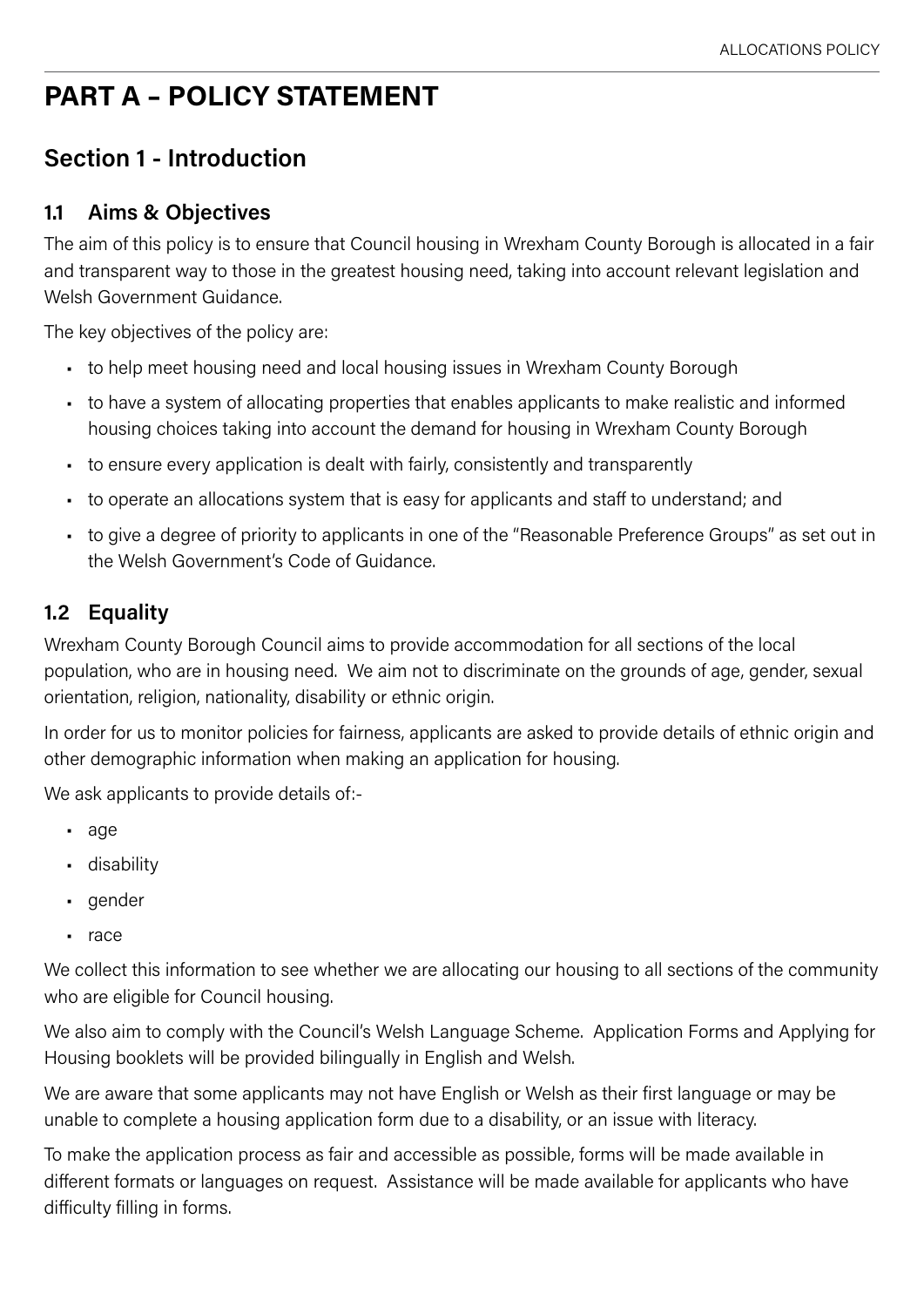# <span id="page-4-0"></span>**Section 2 - The Housing Register**

The Housing Register is a list of those who have applied for Council Housing and have been accepted onto the Scheme.

Applicants will be prioritised by being placed in a Banding scheme. The Banding Scheme consists of five Bands, from one to five in descending order of priority.

Applicants with the highest priority for housing are placed in Band 1 and those with the lowest priority are placed in Band 5, depending on their housing need, local priorities and whether they have a local connection. Within each Band applicants will be prioritised in date order.

It includes applicants who are not Council tenants and current tenants who are looking to move to another Council property.

# **2.1 Who can apply?**

Anyone aged 16 or over can apply for Council housing. However, every application will be assessed to ensure that every applicant is eligible to be on the Housing Register.

# **2.2 Eligibility**

#### *Ineligible due to Immigration Status*

Some people may be ineligible to join the housing register due to:

- being subject to immigration control.
- not having recourse to public funds i.e. if they have leave to enter or remain in the UK but cannot apply for benefits or access housing under the Housing Act 1996; and
- not being "habitually resident" in the "Common Travel Area". The "Common Travel Area" is defined as the UK, the Channel Islands, the Isle of Man and the Republic of Ireland.

When determining if someone is "habitually resident" the Council will consider the reasons for and nature of their residence, their work arrangements, previous residence and any future plans.

A person arriving from abroad, or who is subject to Immigration Control and wants to apply for Council housing will be asked to provide documentation to confirm their immigration status and their ability to access public funds.

#### *Ineligible due to unacceptable behaviour*

If an applicant is considered to be guilty of unacceptable behaviour, which was serious enough to make them unsuitable to be a tenant, the Council will treat them as ineligible to join the Housing register.

The behaviour must have been serious enough for the Council to have been able to obtain an outright possession order from the Courts, if they had been a tenant at the time of applying.

Previous unacceptable behaviour may not justify a decision to treat an applicant as ineligible, if they can show that their behaviour has improved or that excluding them may lead to undue hardship.

In the event of an applicant being excluded, the Council may still have a duty to provide accommodation under homelessness legislation.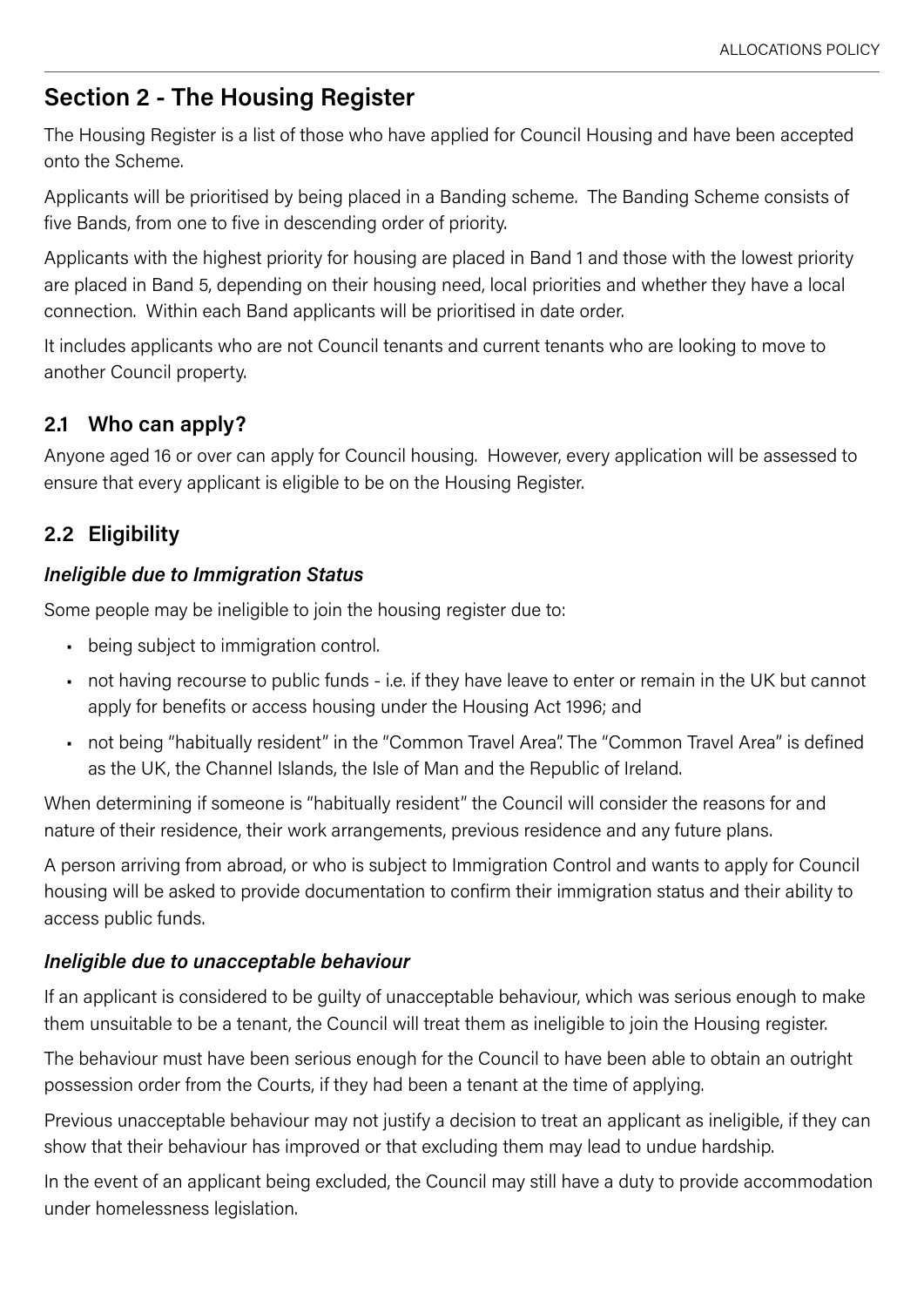<span id="page-5-0"></span>The Council operates an Exclusions Policy, to ensure that decisions are made consistently. This explains the process we follow when deciding whether to exclude an applicant.

The Council's Exclusions Policy can be found at Appendix 2 of this document, from the Council's website or Local Housing Offices.

# **2.3 Joint Applicants**

The Council can grant a joint tenancy to joint applicants, provided both parties are eligible for Council housing, are aged 16 or over and intend to occupy the property as their only or principal home.

Joint tenants are both equally and severally responsible for the tenancy and for keeping to the conditions of the tenancy agreement (e.g., regular payment of rent, keeping the property in good condition etc.)

In the event of relationship breakdown or dispute between parties, a joint tenancy can only be ended by a Court Order, or by one of the parties giving Notice to Terminate the Tenancy.

Any Court Costs incurred in ending a joint tenancy may be the responsibility of the parties involved.

Applicants should be aware that when one person chooses to end a joint tenancy, the tenancy ends for both parties.

Whilst the Council will work with any remaining joint tenant to try to achieve an outcome that is in the best interests of all parties, it may not always be possible to allow a remaining joint tenant to continue to occupy a property, for example in instances when a property will be under occupied. In these circumstances the Council may try to meet a person's housing needs in suitable alternative accommodation.

If you would like further information on joint tenancies, including the rights, responsibilities and process for applying for a joint tenancy, please contact your Local Housing Office, or refer to the Council's website.

# **2.4 Transfer Applications**

Council tenants can apply to move to another Council property.

When considering current tenants for an allocation, the Council will take account of any outstanding breaches of the tenancy conditions. These can include:

- any action being taken for anti-social behaviour or breach of tenancy conditions
- poor condition of the property, for example, in terms of decoration, the condition of the garden and any outstanding repairs which are the tenant's responsibility; and
- any possession proceedings that the Council has started for breach of tenancy conditions.

Depending on the nature of any breaches and their seriousness, the Council may decide to either give an applicant no preference, by placing an application in Band 5, or exclude them from the housing register.

Each case will be considered on its individual merits and a decision made as to whether it is reasonable to reduce an applicant's preference or exclude them.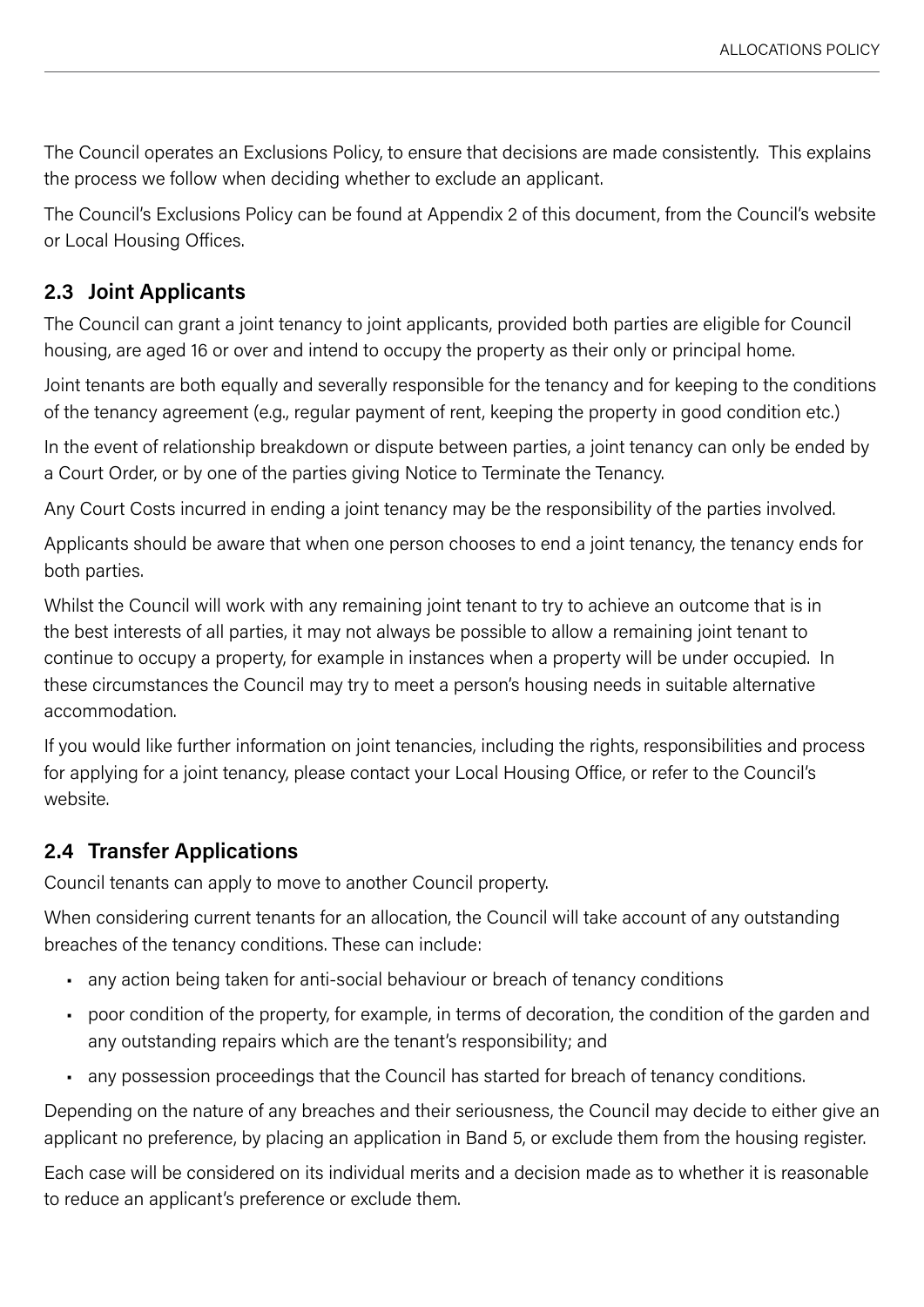<span id="page-6-0"></span>The Council will let applicants know, in writing, if this is being considered and will advise them of any action that they can take to resolve outstanding problems.

# **2.5 Applications from Elected Members, Employees of Wrexham County Borough Council and their close family relatives**

The Council accepts applications from employees of Wrexham County Borough Council, elected members, members of a Tenants' or Residents' Association and any of their close family members, provided they are eligible to apply and subject to regulations. Applicants must disclose any such relationship when applying.

The following relations will be classed as a close family member for the purpose of this policy:-

- spouse or civil partner
- common law partner (including same sex partners)
- parent
- son/daughter
- brother/sister
- grandparent/grandchild
- aunt/uncle; and
- step & half Relations

Applications will be processed according to the Department's procedure; this includes verification before allocations are made. This is to ensure they are made according to this policy.

# **2.6 Applications from prison leavers**

The Council will take account of guidance contained in the Welsh Government's Prisoner Pathway when dealing with applications made by, or on behalf of, a person who is in prison, or youth detention accommodation.

A person in prison does not need to make an application for housing in person. Applications can be made and will be accepted, within 66 days of release, by a third party on behalf of a person in custody, for example by a Prison Resettlement Officer, as part of a Resettlement Plan.

Any person convicted on or after 1<sup>st</sup> February 2015 will be obliged to complete a Resettlement Plan. For those convicted before this date, the completion of a Resettlement Plan is optional.

#### *Applications received where the custodial sentence is less than 12 weeks*

If a custodial sentence is for less than 12 weeks, Resettlement Planning work begins within 5 days of Reception.

Once a referral for assistance with housing is received from the Wales Community Rehabilitation Company, the Council will accept an application for housing from, or on behalf of the person concerned,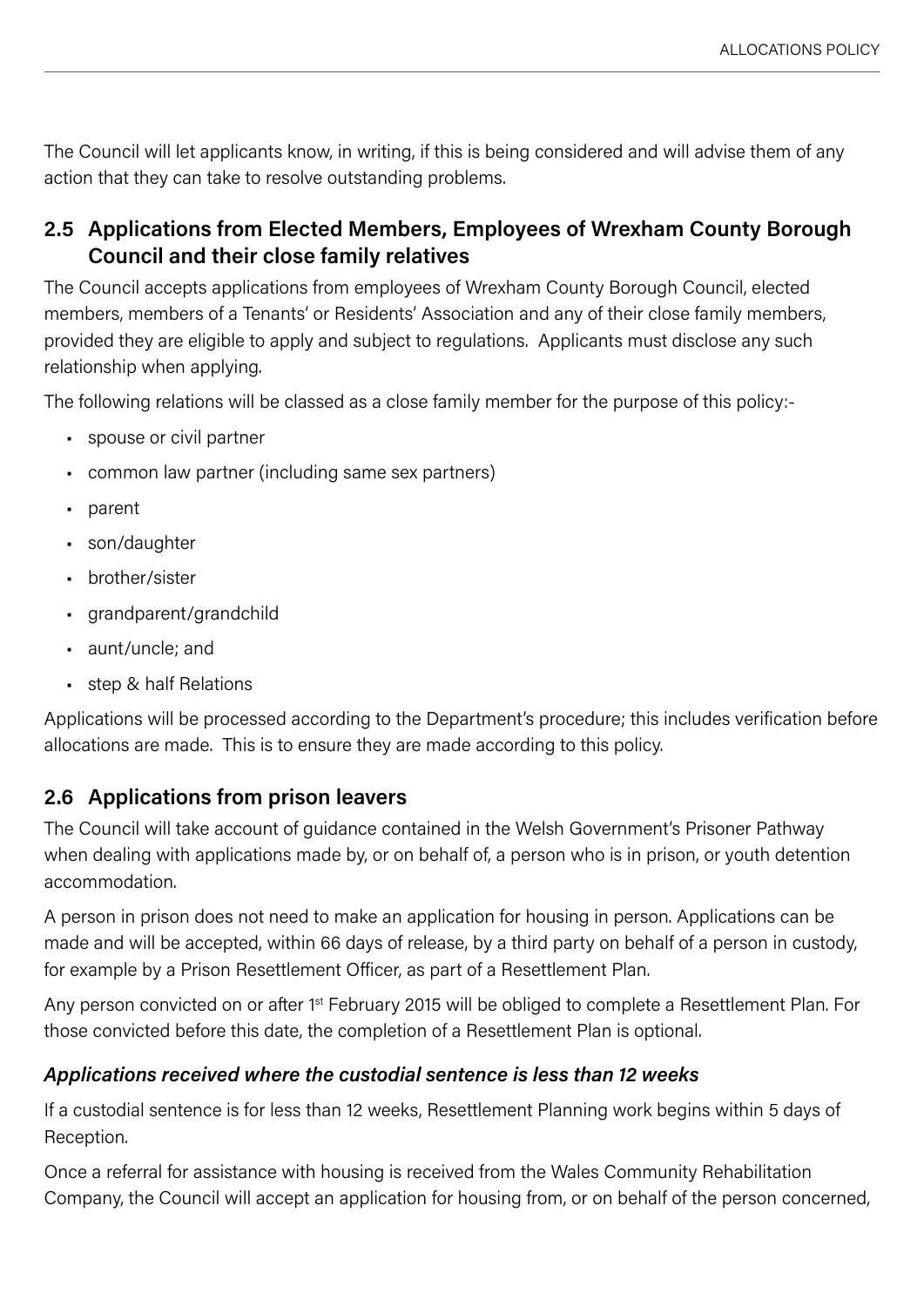<span id="page-7-0"></span>provided all the information necessary to process it has been supplied. An application will be processed and assessed according to this Policy and placed in the appropriate priority band, based on the applicant's circumstances.

#### *Applications received where the custodial sentence is more than 12 weeks.*

If a person is serving a custodial sentence of more than 12 weeks, Resettlement Planning work will begin 12 weeks prior to their release.

If there is a housing need identified, a referral for assistance with housing will be received from the Wales Community Rehabilitation Company. An application will be accepted 66 days before the person is due to be released. Provided that all the information necessary to process it has been supplied, an application will be processed and assessed according to this Policy and placed in the appropriate priority band, based on the applicant's circumstances.

#### *Applications from those recalled*

In instances where an applicant for housing is recalled to prison for a short period of time, for example, due to breaking license conditions, and the individual is being supported under one of the duties of the Housing (Wales) Act 2014, it is not appropriate for the duty to be discharged as a result of any recall. The applicant should continue to be supported during their period of recall.

# **2.7 Applications to amend existing Council Tenancies**

Amendments to tenancies, such as changes to a joint tenancy, succeeding to a tenancy or a mutual exchange, do not constitute a new allocation. Legally they must be dealt with differently.

There is separate guidance available on how the Council deals with these requests. This is available at Housing Services, Ruthin Road, Wrexham and your Local Housing Office or via the Council's website.

# **2.8 Nominations to Housing Associations**

When applying for Council housing, applicants can indicate whether they want to be considered for nomination to one of the Housing Associations that provide social housing in Wrexham County Borough.

Applicants are prioritised for nomination, according to the criteria in this policy (i.e. in the first instance, applicants in the highest band who have been waiting the longest will usually be considered for nomination), provided that they are requesting the type of property which is available and the area where the vacancy is situated.

In some areas, nominations are subject to local lettings policies. If this is the case, there will be additional criteria that will have to be met, to be eligible for an allocation.

Further details of the Council's Nominations Agreements and procedure can be requested from your Local Housing Office or by visiting the Housing pages of the Council's website.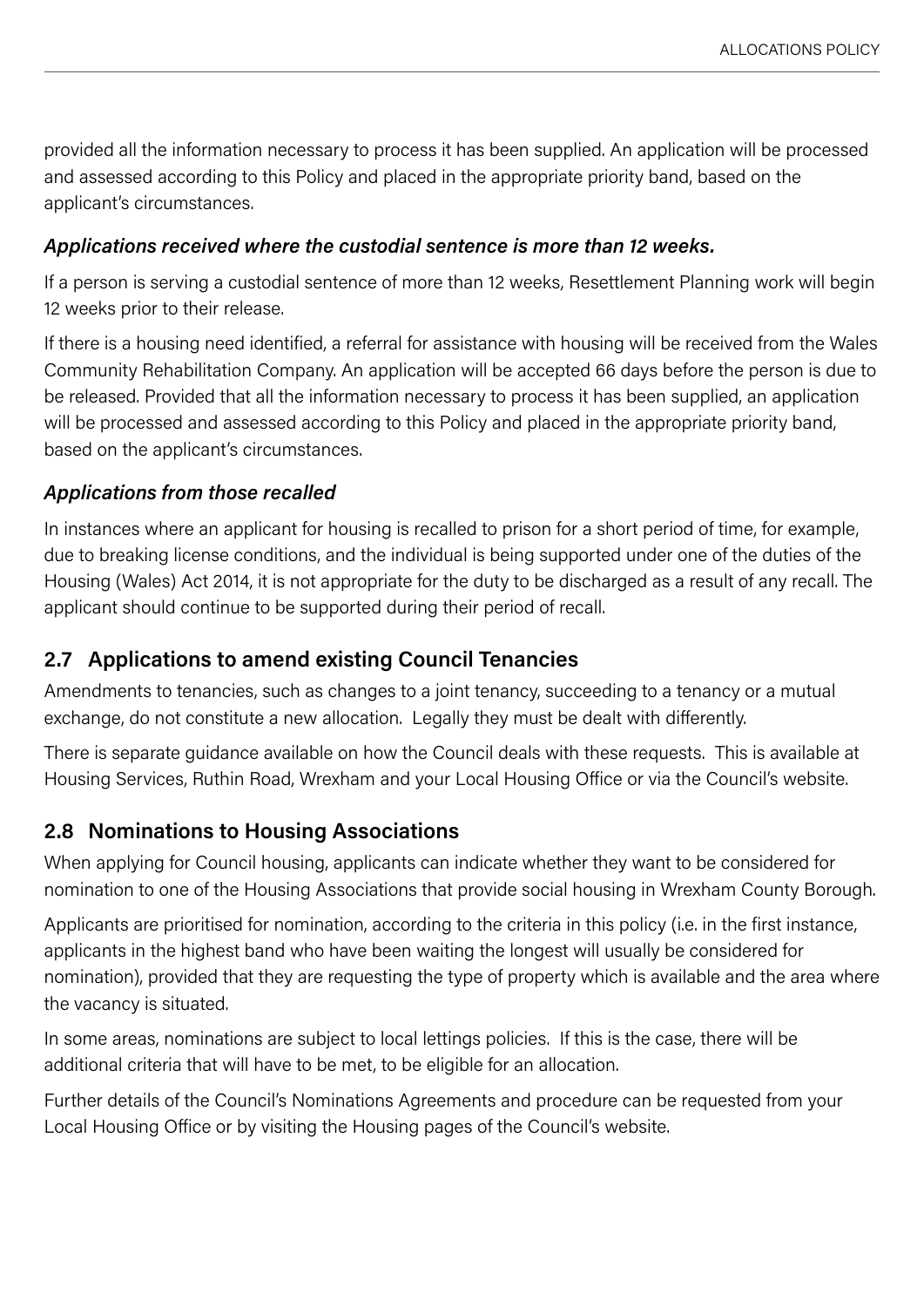# <span id="page-8-0"></span>**Section 3 - How to apply**

A person can apply for housing by fully completing a housing application form and supplying all the information needed (e.g., details of any medical conditions, details of any dependent children, proof of address).

If the correct information is not supplied, this can delay an application being registered.

Applicants with no fixed abode or who are living between addresses must provide proof of circumstances, for example, by providing correspondence received from the Department of Work and Pensions, the Benefits Agency or the tenant/owner of the property that the applicant is using as a postal address.

# **3.1 Processing an Application**

The Council aims to process completed applications within 20 working days of receiving them. Applications are assessed and placed into a priority band, based on housing circumstances. Applications are prioritised in each band according to the date that the application is received as ready to be processed.

#### Verification

Every applicant is responsible for ensuring that they provide correct and up to date information, so that the Council can process their application.

At the point of application, applicants are asked to provide documentation in support of their eligibility for Council housing and their current circumstances.

The Council may check any or all of the documentation provided.

The purpose of this is to ensure:-

- that the details an applicant has provided are correct
- that an applicant can be considered for the type of property they are requesting
- to ensure that the Council places applications in the correct priority banding; and
- to ensure that there are no issues that could lead to an application having reduced preference.

If an applicant withholds consent for information to be shared with the Council, or deliberately gives false or misleading information, this will delay their application being processed and could result in any offer of accommodation that they received, being withdrawn.

# Notifying Applicants

Applicants will be notified by letter, once their application has been registered. The letter will give details of:-

- application reference number
- first choice area for rehousing
- date of application; and
- priority banding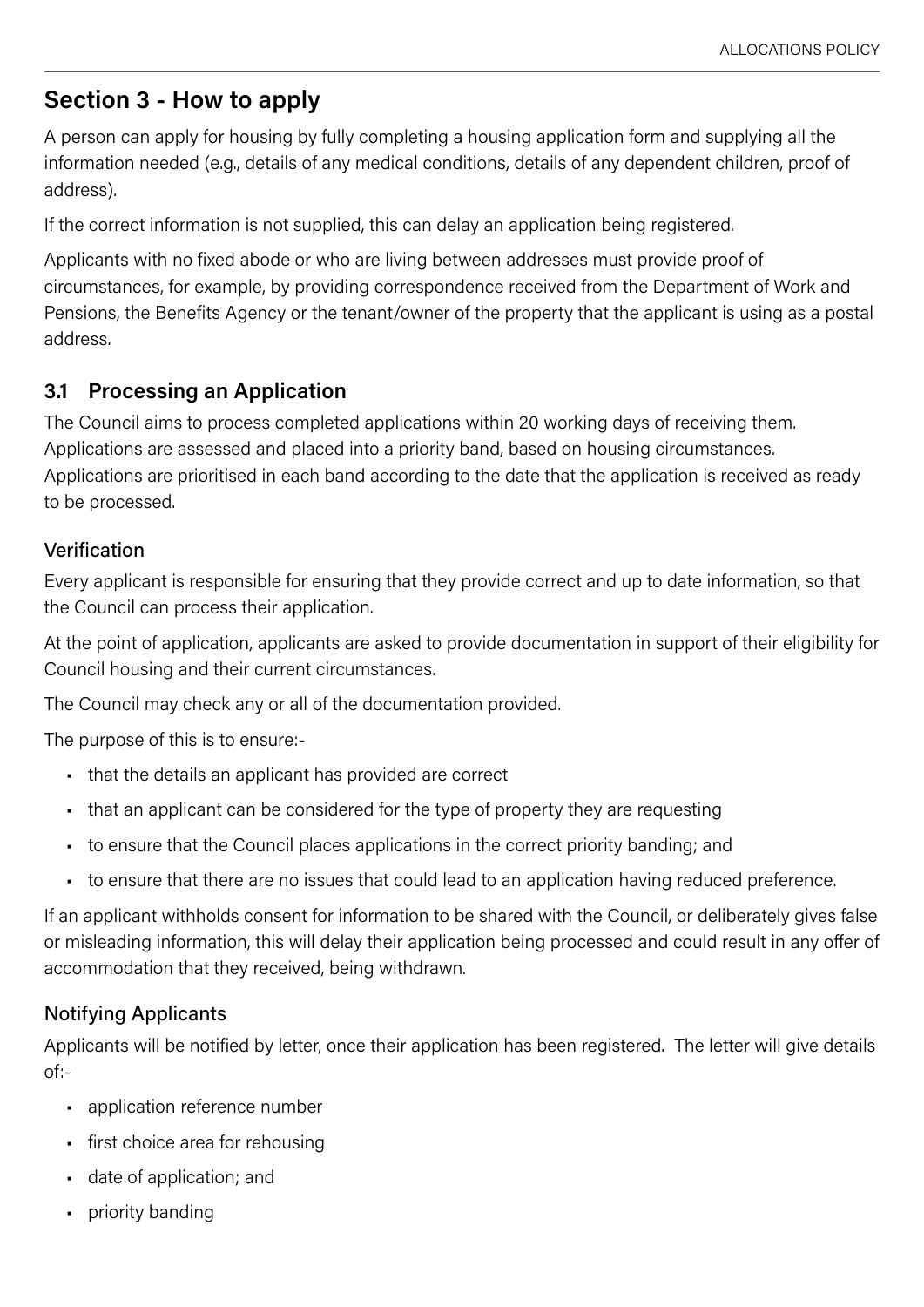<span id="page-9-0"></span>Applicants will also be contacted in writing if there are any changes to the application after it has been registered.

# **3.2 Housing Options**

The Allocations Scheme recognises the need to give applicants choice about the type of accommodation they want to be considered for and its location.

However, due to the on-going demand for Council accommodation, it is not always possible to meet the aspirations or needs of all applicants.

Applicants are advised to consider broadening the areas of choice and types of property required to have a realistic chance of being re-housed.

To help, the Council will produce information giving details of the supply and demand for accommodation throughout the Borough. Where Local Lettings Policies are in place, details of these will also be provided.

Information will be available on request from Local Housing Offices, Housing Services, Ruthin Road or the Council's website.

There are other housing options available for applicants, depending on personal and financial circumstances. These include:-

- Affordable Homeownership
- Shared Ownership
- Renting from a Housing Association (RSL)
- Privately Renting

The Council has produced a Housing Options guidance booklet, which gives details of these and other housing opportunities. A copy is available on request from Local Housing Offices, Housing Services, Ruthin Road or the Council's website.

# Local Lettings Agency

By working with landlords in the County Borough, Wrexham's Local Lettings Agency aims to provide a range of accommodation to those who for a variety of reasons may not be able to access accommodation via the private rented sector, for a variety of reasons, such as low income.

#### Further information:-

Applicants are able to get further information by contacting Wrexham County Borough Council Housing Options Team or by emailing **[locallettings@wrexham.gov.uk](mailto:locallettings%40wrexham.gov.uk?subject=)** 

# **3.3 Changes in Circumstances**

Applicants must contact the Council immediately, if they change address or if their circumstances change (e.g. qualifying for a local connection as set out in this policy, a person joining or leaving the household).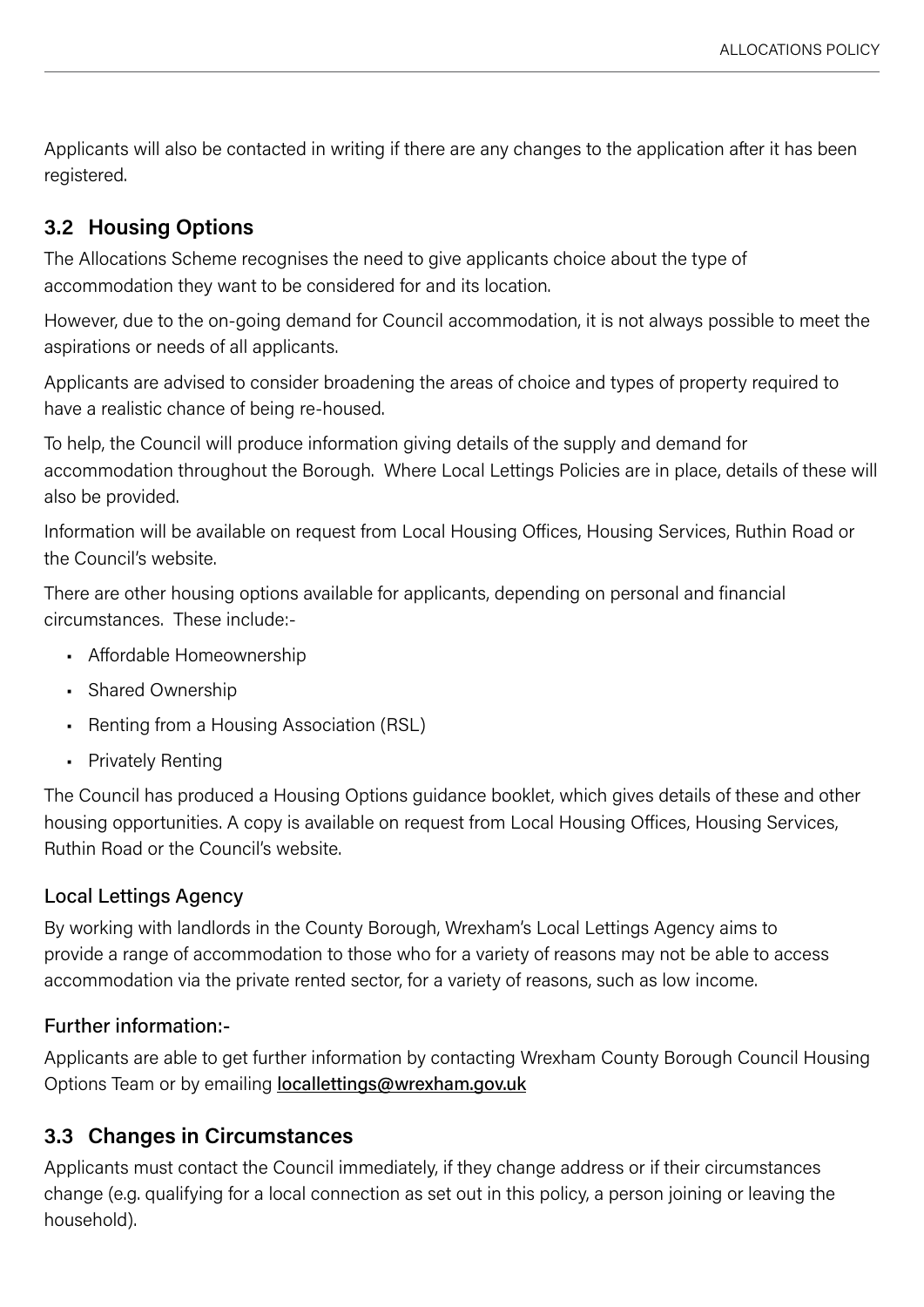A new application form may have to be completed depending on the nature of the change.

If any change in circumstances alters an applicant's banding, we will notify them of this by letter.

If an offer of accommodation is made based on out of date information because an applicant has not notified the Council of a change in their circumstances, the offer may be withdrawn.

#### Renewing Applications

Applicants need to renew their application every 6 months. This is to make sure that the Council holds up to date information and that applicants still wish to be considered for re-housing.

If there is no response to a renewal letter within 28 days, a reminder is issued.

Applicants have a further 28 days to renew their application.

If an applicant still fails to respond, the application will be cancelled and the applicant will be notified of this in writing.

If an applicant chooses to reinstate an application or reapply at a later date, the date when the application is re-instated or when a new application is made will be used to determine how long an applicant has been waiting for re-housing.

The Council will not take into account the date of any cancelled application when prioritising applicants for re-housing.

#### Cancelling Applications

Applications will be cancelled in the following circumstances:

- at the request of the applicant or their advocate.
- if there is no reply to review and reminder letters.
- if an applicant is re-housed.
- if an executor or representative notifies the Council that the applicant has passed away.
- if an applicant has given false or misleading information on their application.
- if an applicant is excluded from the housing register due to serious unacceptable behaviour; or
- if an applicant's Immigration Status changes, making them ineligible for Council housing.

#### Moving between bands

An application can be moved into another band, at any time, if there is a change in an applicant's circumstances.

When applications are moved into a higher band, the date when the application was reassessed will be used to determine priority, rather than the original date of application.

This is to recognise the fact that there will be applicants who have already been waiting for re-housing in that band for a considerable period of time.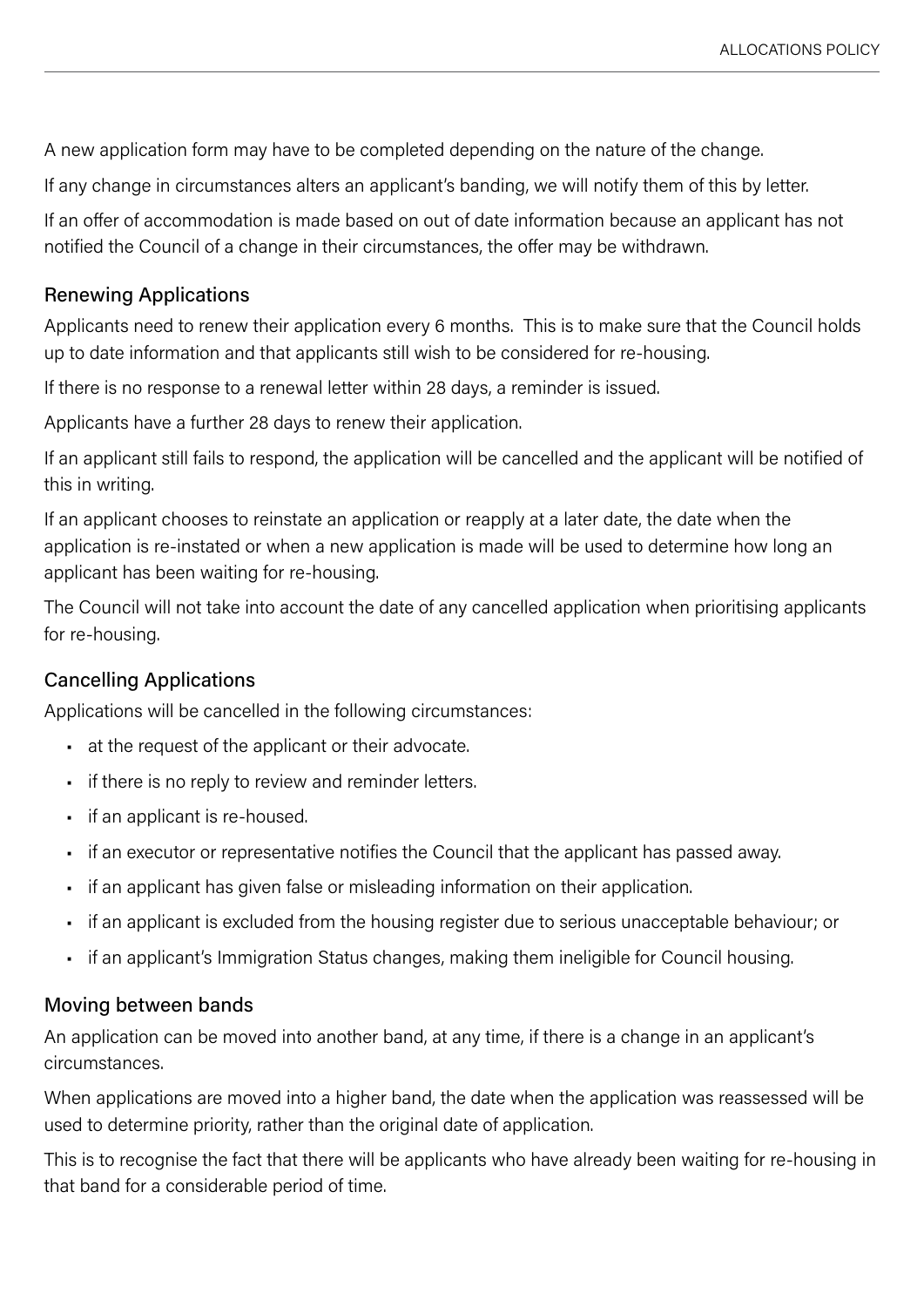<span id="page-11-0"></span>If, following a change in circumstances the priority banding of an application does not change or the application is moved into a lower band, the original application date will remain.

# **3.4 Reduced Priority**

The Housing Act 1996 (amended by the Homelessness Act 2002) states that Housing Allocation scheme must be framed to ensure **reasonable preference** is given to applicants with certain types of housing need.

Reasonable Preference is given to applicants as set out in s.167(2) of the Housing Act 1996 and the Housing (Wales) Act 2014. These are:-

- applicants who are homeless and the Council has a duty to secure accommodation for them (s.75).
- applicants who are homeless and the Council has a duty to help them secure accommodation (s.73).
- applicants to whom the Council has a duty to help prevent becoming homeless (s.66).
- applicants who are living in overcrowded or insanitary conditions
- applicants who need to move on medical or welfare grounds; and
- applicants with a need to move to a particular locality in the district, where failure to meet that need would cause hardship to themselves or to others.

However, in line with housing law (1996 Housing Act, section 167 (2A), this policy allows that certain applicants who are entitled to reasonable preference may have their priority within the allocations scheme reduced because of any behaviour of the applicant (or a member of their household) which affects their suitability to be a tenant. This definition is distinct from that which entitles landlords to deem an applicant ineligible for social housing. Categories of behaviour which may result in applicants being given reduced priority are as follows (in each case the behaviour may be on the part of any member of the household):

- deliberate worsening of housing conditions
- the financial resources or assets that a person has available to meet their housing needs; and
- any breaches of the Tenancy Agreement

In practice, this means that if two applicants are registered for re-housing with the same degree of housing need, the Local Authority can take account of these additional considerations when prioritising for housing.

In cases of serious unacceptable behaviour applicants can be excluded from the housing register, subject to the right to request a review of the decision.

If it is decided that it is reasonable to reduce priority, an application may be placed in Band 4, if the Council decides that they have deliberately worsened their housing conditions or have sufficient assets to meet their own housing need. In cases where the Council decides that an applicant has breached the conditions of their Tenancy Agreement, an application may be placed in Band 5.

Any decision to reduce priority will only be made after considering the circumstances of each individual case.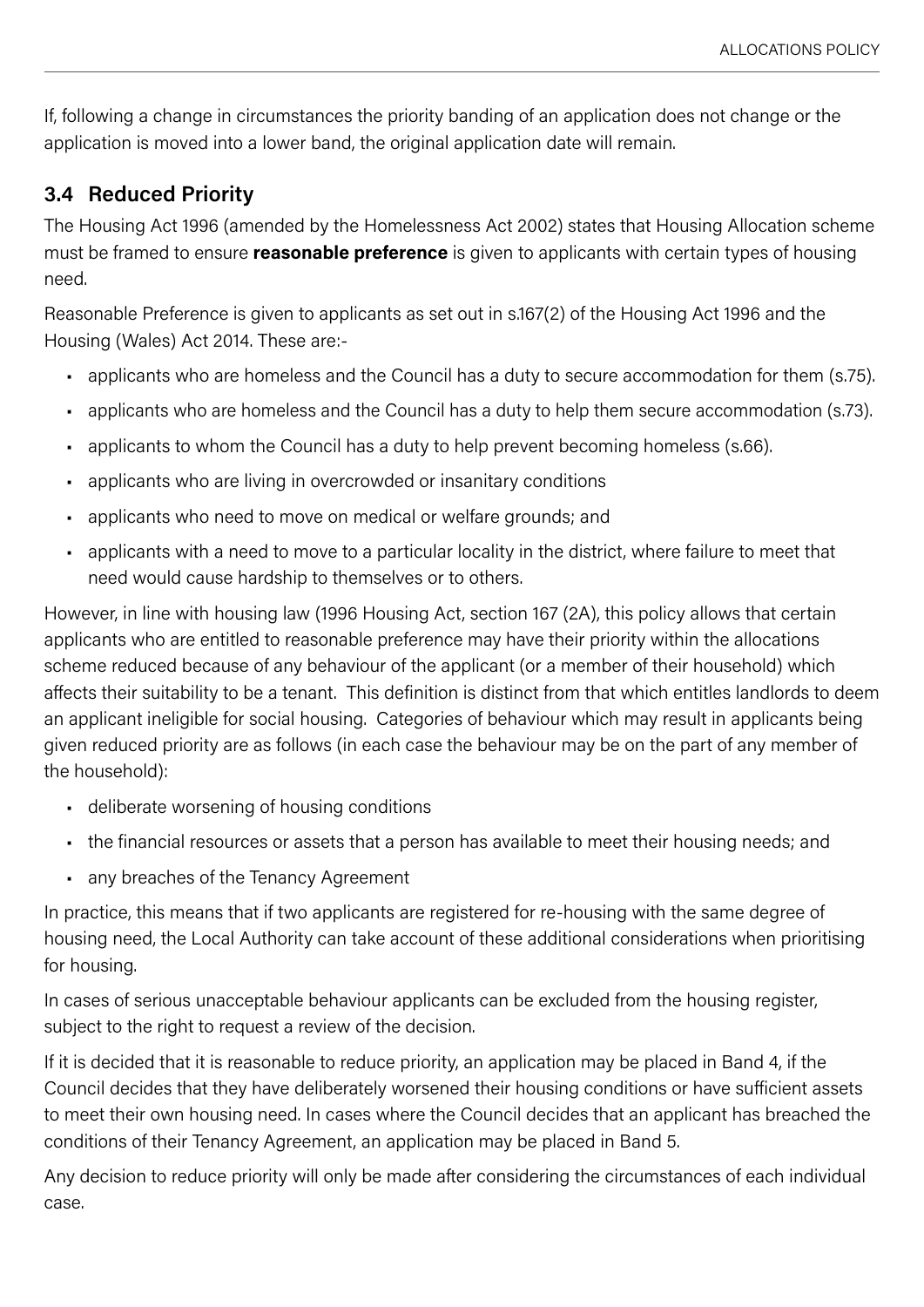The applicant will be notified in writing of any decision to reduce priority.

Applicants will also be notified in writing of any decision to reinstate their application to its original banding, based on their circumstances or actions.

When reinstated, the date of reinstatement will be used to determine priority, rather than the original date of application.

#### Deliberate Worsening of Housing Conditions

If the Council finds that an applicant deliberately does or fails to do something which worsens their housing conditions, their priority on the housing register will be reduced. Priority will be reduced if we believe it is reasonable to do so, after considering the individual circumstances of each case.

An application will be placed in Band 4 for an initial period of 12 months. After this time, the case will be reassessed and may be reinstated into the appropriate band.

Examples of deliberately worsening housing conditions are:-

- an applicant giving up a suitable property that it was reasonable to continue to occupy.
- an applicant creating overcrowding by allowing family and/or friends to move into their home, which otherwise meets their housing need.
- an applicant moving into a property that is unsuitable for their needs.
- an applicant being unable to continue to occupy accommodation due to their deliberate actions; and
- an applicant being unable to continue to occupy accommodation due to deliberately failing to do something.

#### Owner Occupiers and Applicants who are Adequately Housed

Priority may be reduced if an applicant is assessed as either being adequately housed or having sufficient capital or assets to satisfy their own housing need.

In these cases, applications will be placed in Band 4 unless we decide it is unreasonable to do so. Examples of when we may decide it is unreasonable to reduce preference include:

- an applicant who is unable to safely or be reasonably expected to live in their current home (e.g. a victim of domestic violence, or hate crime).
- an applicant who is unable to afford to live in their current home, even if it meets their needs; and
- an applicant who is assessed as living in unfit accommodation and is suffering hardship because they do not have the means to improve their situation.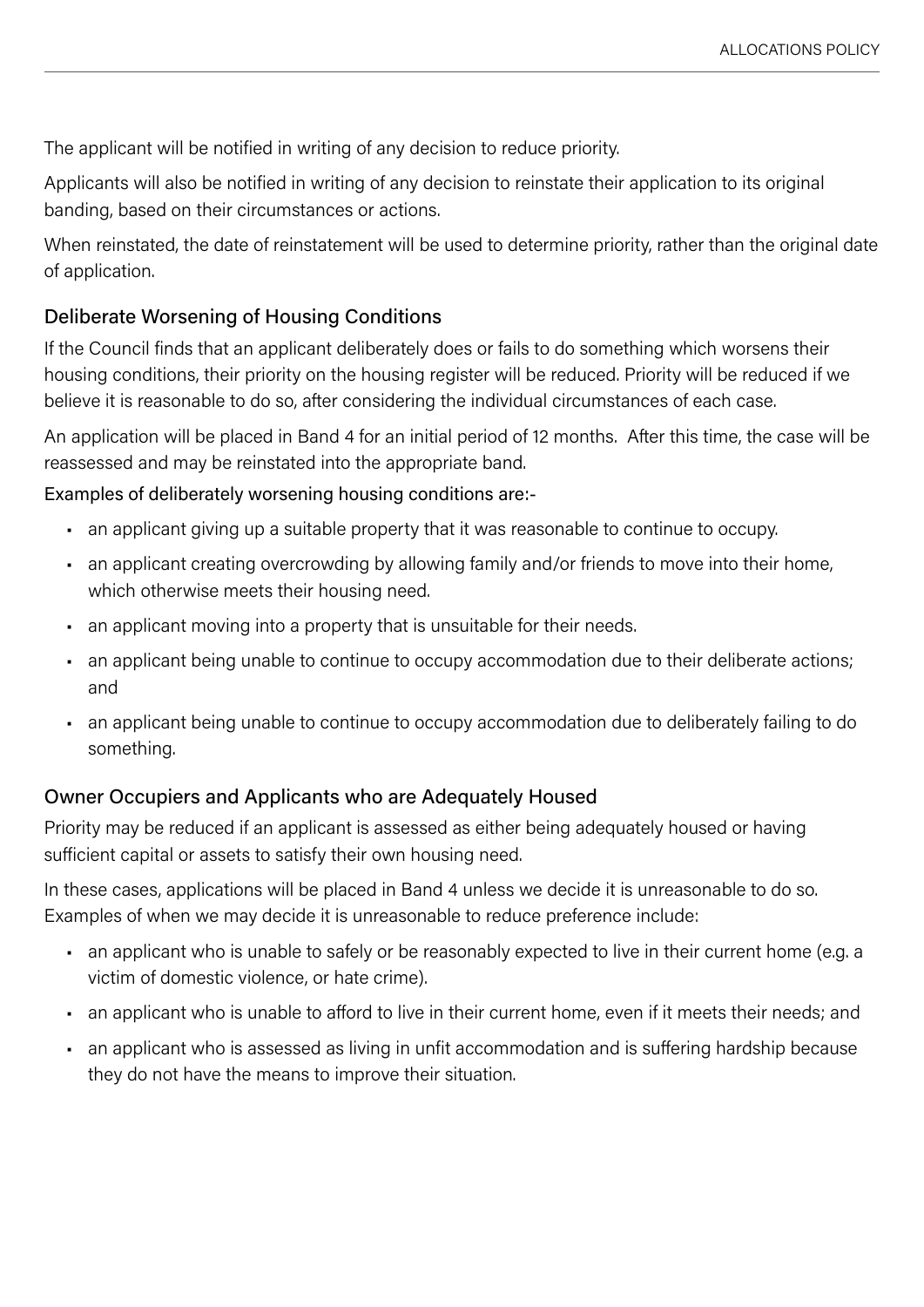#### Breaches of the Tenancy Agreement

The Council may reduce an applicant's priority or exclude them from the Housing Register, in cases where breaches of the Tenancy Agreement, by the applicant or a member of their family, have been identified, for example:-

- unacceptable behaviour
- damage to the applicant's current property; and
- the internal and external condition of the applicant's current property.

Each case will be considered on its individual merits and a decision made as to whether it is reasonable to reduce an applicant's preference or exclude them.

The Council will let applicants know, in writing, if this is being considered, will advise them of any action that they can take to resolve any outstanding problems and advise them of their right to appeal.

#### Outstanding Housing Related Debts

An applicant's priority may be reduced if they owe an outstanding housing related debt to the Council or another Registered Social Landlord.

In these circumstances, an application will be given no preference for an allocation and will be placed in Band 5.

When deciding whether to give no preference for an allocation, the Council will take into account any evidence that the applicant is reducing outstanding debts and will agree a repayment plan with the applicant based on factors such as the level of outstanding debt and the applicant's financial circumstances.

Individual cases will be reviewed after a period of 6 months. Any decision made to continue to reduce preference, will take account of factors such as:-

- the area in which the applicant is requesting re-housing.
- the demand for the type of property the applicant is requesting.
- the applicant's family or personal circumstances.
- the applicant's income; and
- whether it would be seen as reasonable to continue to reduce the applicant's preference.

Preference will not be reduced if the applicant has any debts, which in law, are classed as Statute Barred under the Limitation Act 1980 (debts over 6 years old where no recovery action has been taken).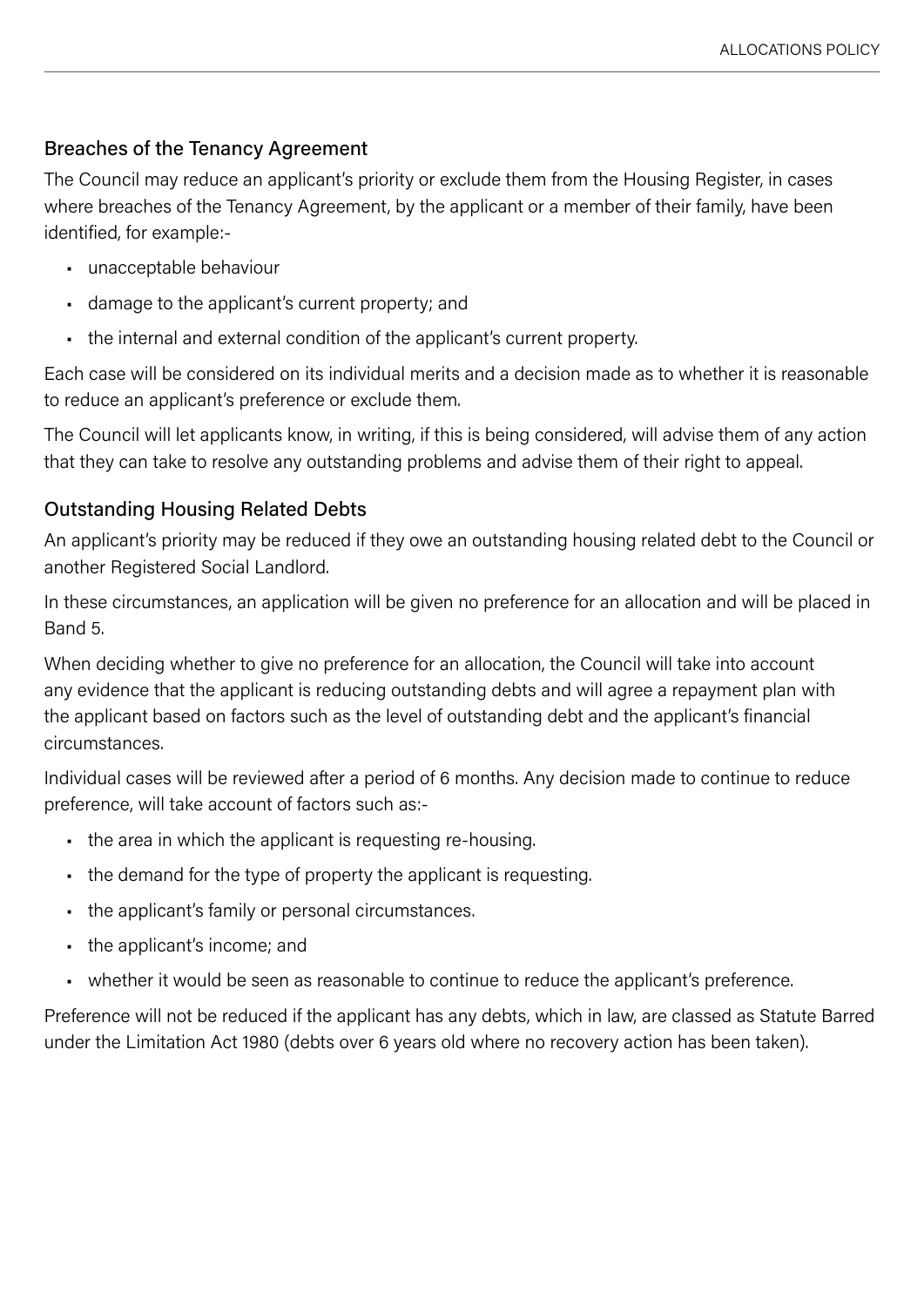# <span id="page-14-0"></span>**3.5 Allocating properties**

Initially, a property will be allocated to the applicant in the highest band, with a Community Connection, requesting the type of property that is available in that area and who has been waiting the longest.

If there are no applicants who meet these criteria, the property will be offered to the applicant in the highest band, with a Borough Connection only, who has been waiting the longest for the type of property that is available.

If a suitable applicant has still not been found, the property will be offered to the applicant who has been waiting the longest for that type of property and who has a Community Connection, in the band below, followed by applicants with a Borough connection only in cases where a suitable match can still not be found.

This process will be repeated through each band, until a suitable applicant is found.

The exception to this process will be those applicants whose circumstances fall outside of our published Allocations Policy. These will be dealt with by the Council's Management Move process, as outlined in this policy.

# **3.6 Matching applicants to properties**

#### General Need Properties

The Council aims to make best use of housing stock by allocating general needs properties to applicants whose household most closely matches the size of the property.

If an applicant applies for a type of property that is bigger than they need, you may be advised to reconsider their choices. Otherwise, in areas where there is high demand or very few Council properties, the Council may not be able to help with rehousing.

Applicants requesting like for like accommodation will be classed as adequately housed and will be placed in Band 4, unless there are issues that might make an applicant eligible for a Management Move.

This will apply in cases where an applicant has indicated that they would be willing to move from a 3 bedroom property to another 3 bedroom parlour type property.

When applying for accommodation, applicants should be aware of these regulations and also refer to the following table.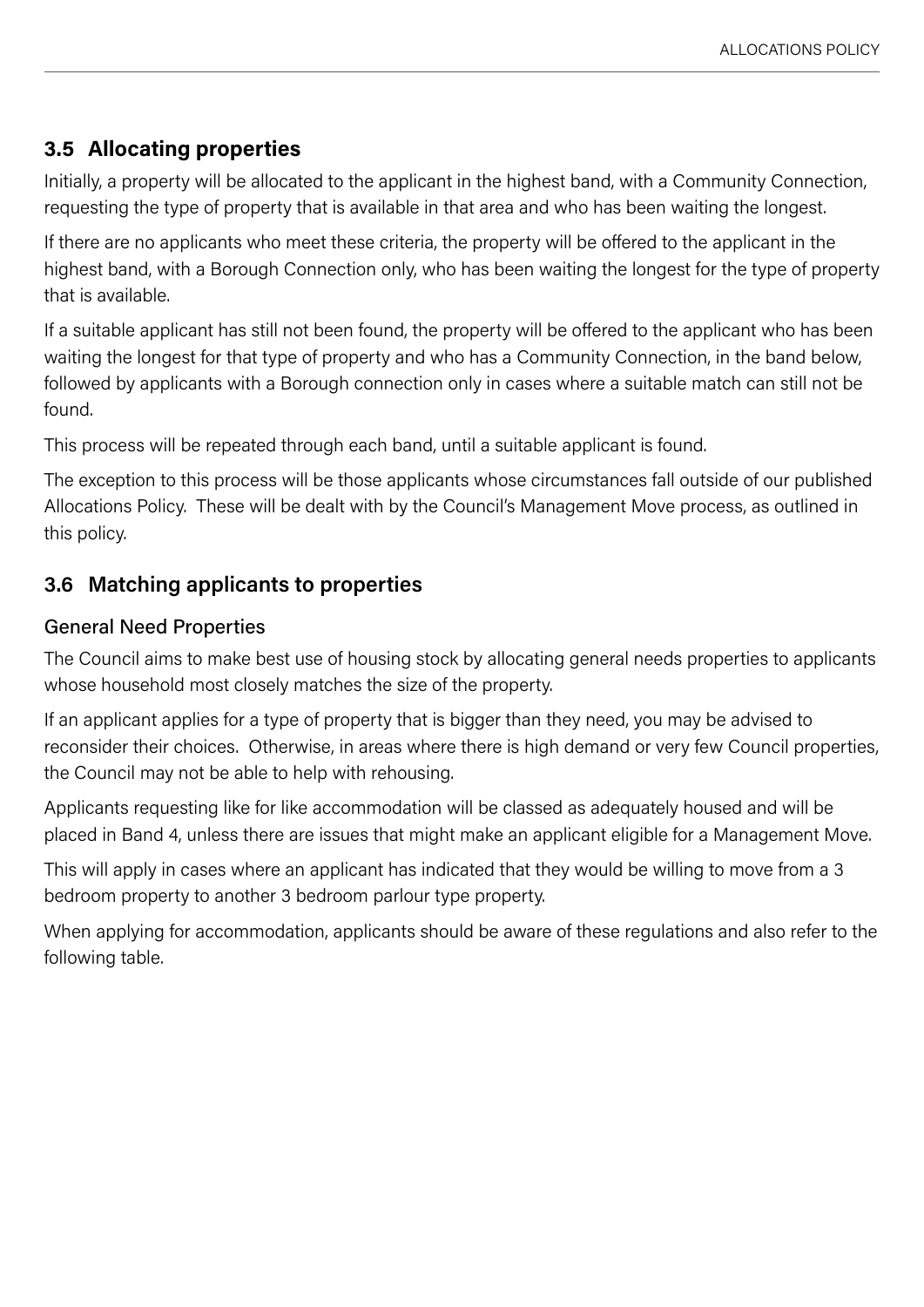| <b>Household Type</b>                                                                                                                                                                                                         | <b>Property Type</b>                                                                                                                                                                                                               |
|-------------------------------------------------------------------------------------------------------------------------------------------------------------------------------------------------------------------------------|------------------------------------------------------------------------------------------------------------------------------------------------------------------------------------------------------------------------------------|
| Single Applicant(s)                                                                                                                                                                                                           | <b>Bedsit</b>                                                                                                                                                                                                                      |
|                                                                                                                                                                                                                               | 1 bedroom flat                                                                                                                                                                                                                     |
|                                                                                                                                                                                                                               | 1 bedroom house                                                                                                                                                                                                                    |
| Single Applicant(s) with access to children                                                                                                                                                                                   | 1 bedroom flat                                                                                                                                                                                                                     |
|                                                                                                                                                                                                                               | 1 bed house                                                                                                                                                                                                                        |
|                                                                                                                                                                                                                               | 2 bed flat**                                                                                                                                                                                                                       |
| Applicant and partner without children/or<br>access only                                                                                                                                                                      | 1 bedroom flat                                                                                                                                                                                                                     |
|                                                                                                                                                                                                                               | 1 bedroom maisonette                                                                                                                                                                                                               |
|                                                                                                                                                                                                                               | 1 bedroom house                                                                                                                                                                                                                    |
|                                                                                                                                                                                                                               | 2 bed flat**                                                                                                                                                                                                                       |
| Applicant(s) with 1 child, 1 non-dependent, or                                                                                                                                                                                | bedroom flat                                                                                                                                                                                                                       |
| expecting a first child                                                                                                                                                                                                       | bedroom maisonette                                                                                                                                                                                                                 |
|                                                                                                                                                                                                                               | 2 bedroom house                                                                                                                                                                                                                    |
| Applicant(s) with 2 or 3 children or non-<br>dependents                                                                                                                                                                       | or 3 bedroom flat                                                                                                                                                                                                                  |
|                                                                                                                                                                                                                               | or 3 bedroom maisonette                                                                                                                                                                                                            |
|                                                                                                                                                                                                                               | or 3 bedroom house                                                                                                                                                                                                                 |
|                                                                                                                                                                                                                               | 4 bedroom house (depending on age of<br>children)                                                                                                                                                                                  |
| Applicant(s) with 4 or more children or non-                                                                                                                                                                                  | or 4 bedroom flat                                                                                                                                                                                                                  |
| dependents                                                                                                                                                                                                                    | or 4 bedroom maisonette                                                                                                                                                                                                            |
|                                                                                                                                                                                                                               | or 4 bedroom house                                                                                                                                                                                                                 |
|                                                                                                                                                                                                                               | House with 5 or more bedrooms                                                                                                                                                                                                      |
| Single Applicant or Couple over 60                                                                                                                                                                                            | 1 or 2 bed accommodation that is classed as<br>being suitable for older persons.                                                                                                                                                   |
| Households containing a physically disabled<br>applicant who requires level access, or an<br>adapted property depending on the nature of<br>any disability or medical illness and supported<br>by Health & Social Care needs. | Adapted properties suitable for their needs<br>or properties that are suitable for adaptation.<br>This may include properties "suitable" for older<br>people, sheltered accommodation, ground<br>floor accommodation or bungalows. |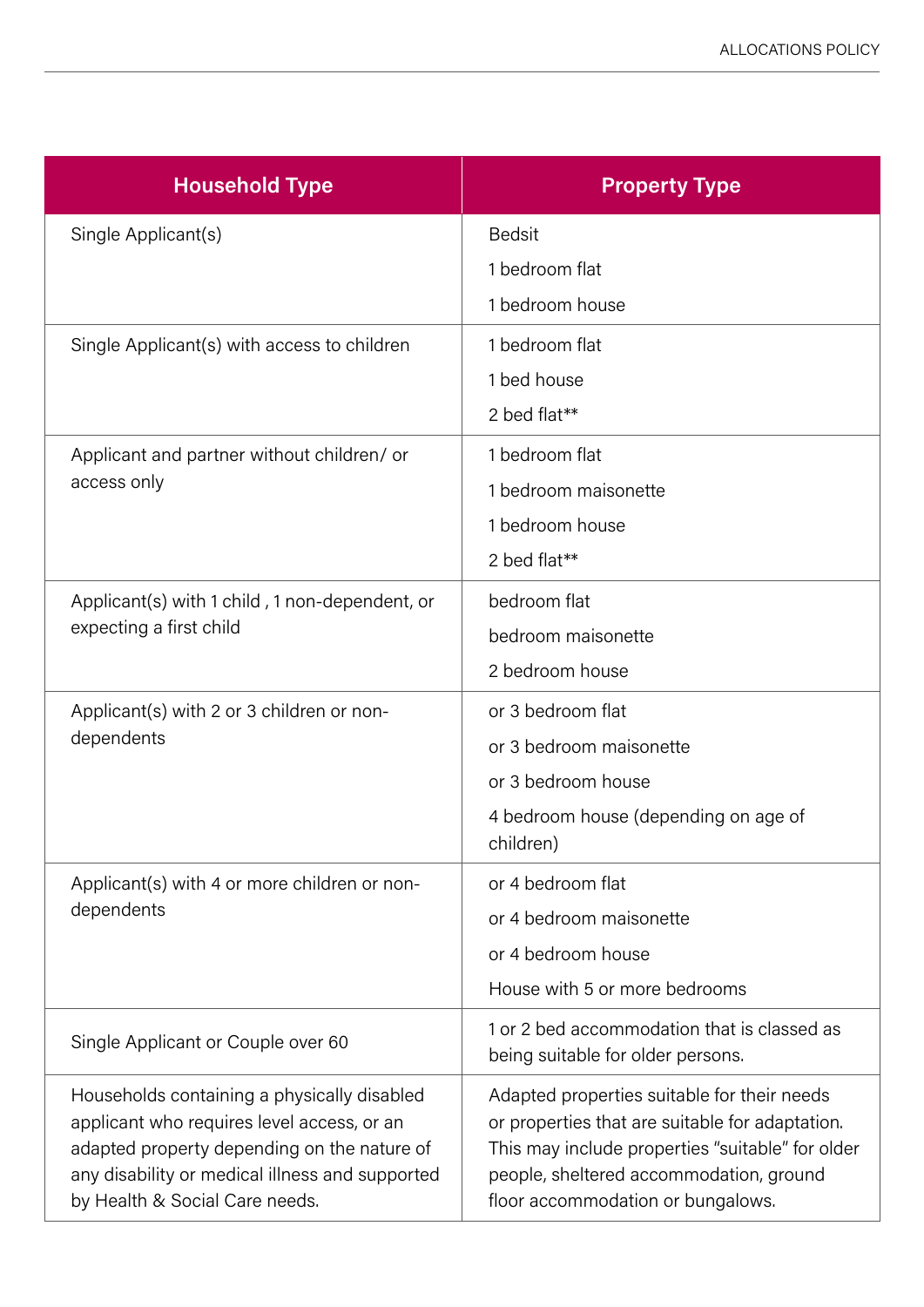The above is a general guide and may vary in areas due to local demand, supply of stock of a suitable size, local lettings policies or if there are reasons why additional bedrooms are required, e.g., medical reasons.

\*\*Due to the current demand for social housing in Wrexham County Borough single people with access to children or childless couples, will only be considered for 2 bedroom properties, where there is no demand from applicants with permanent childcare responsibilities.

In order for a child/children to be considered as part of the applicant's household, the applicant must be the primary carer. The primary carer will be classified as the person who receives Child Benefit, in respect of the child/children. This decision has been based on the outcome of legal challenge and will apply in cases where parents have made joint custody arrangements.<sup>1</sup>

The Council will not consider applicants to be overcrowded or under-occupied if they would ordinarily be considered as eligible for that type of accommodation, based on the size of their family.

#### Sheltered Accommodation

The Council manages a number of sheltered housing units across the County Borough. Many of these units benefit from the support of a resident or non-resident warden and a community alarm. Some of the accommodation is purpose-built for those with mobility problems.

This accommodation is normally let to:

- applicants over 60 years of age or applicants whose partner is over 60 years of age; and
- applicants or whose partners are aged between 55 60 years old who have a need for this type of accommodation, as set out in Part 3 of Supporting People Guidance.

When a sheltered housing vacancy arises and there are no applicants on the Housing Register who meet the criteria, consideration will be given to other applicants who have any health or social care needs that may make them suitable for this type of accommodation.

All new sheltered housing tenants are required to receive support from the warden service; this includes receiving a Warden Visit and completing a Support Plan.

Older people and households with a need for ground floor accommodation will normally be given preference for bungalows.

<sup>&</sup>lt;sup>1</sup> Holmes-Moorhouse v Richmond on Thames LBC (2007)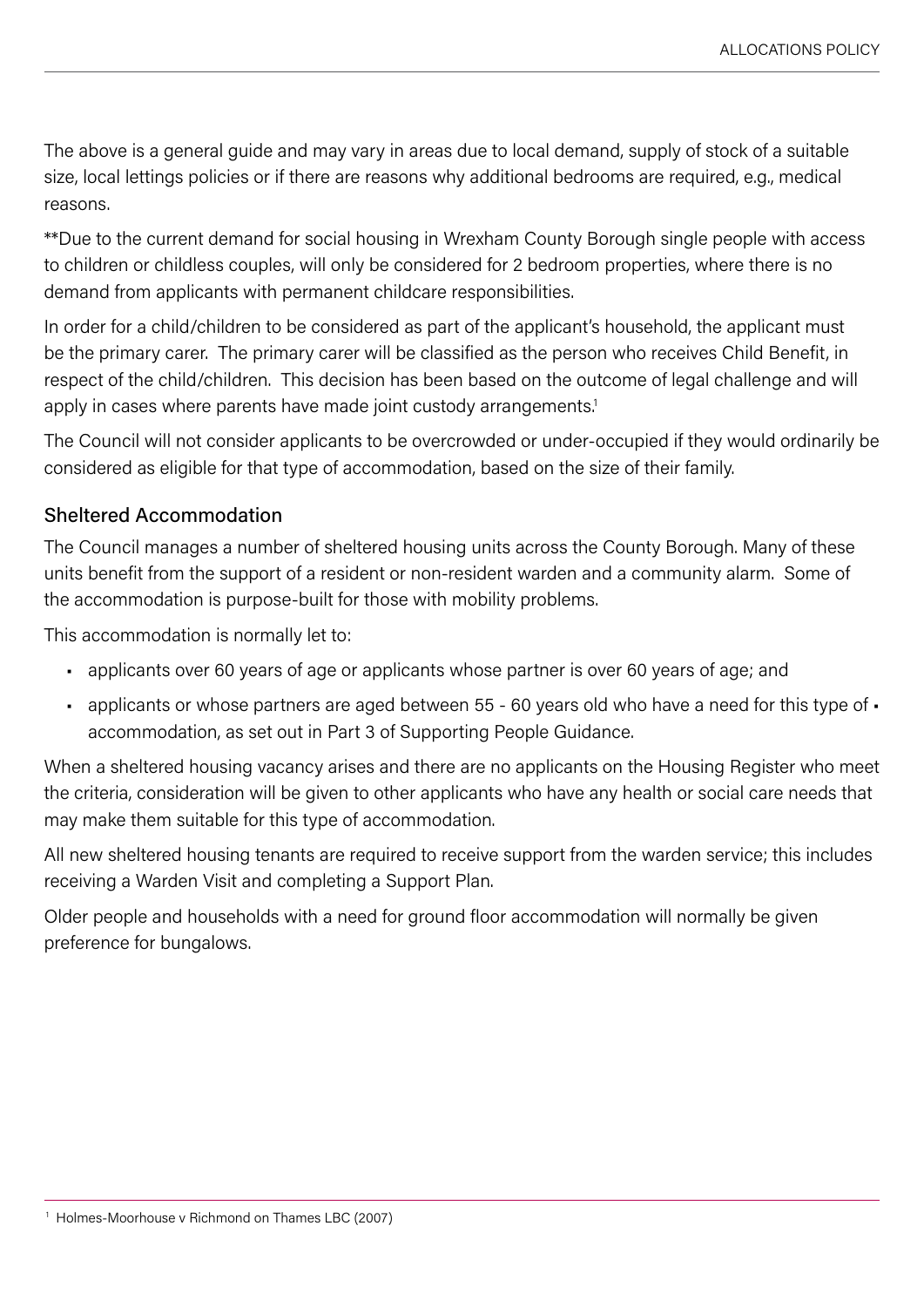<span id="page-17-0"></span>Applicants living in a Supported Housing project who have not been assessed as being ready to move to general needs accommodation will be placed in Band 4, until they are ready to move on.

Applicants can ask for a list of the eligible Supported Housing projects by contacting Housing Services, Ruthin Road, Wrexham or your Local Housing Estate Office.

#### Adapted Properties

The Council aims to allocate adapted properties to households that will make best use of the facilities in place. This is to avoid having to remove costly adaptations once they have been installed.

To help achieve this, applicants assessed with a need for adapted accommodation or those requesting to move from a property that is significantly adapted that they do not need, will be placed in Band 1.

The Council currently works with other Departments, specialist housing staff and local Housing Associations, to try to find applicants who are a best match.

#### Local Lettings Policies

If a local situation demands it, for example, because of a particular estate management issue, a Local Lettings Policy may be introduced. This will specify the type of households who will be allocated housing in a particular area. Such a policy will be reviewed after 12 months and be approved by the Head of Housing, Public Protection & Environment, following consultation with the relevant Lead & Local Members. There must be a clear rationale and evidence base to support the introduction of any Local Lettings Policy.

A Local Lettings Policy must not be contrary to Equalities legislation and guidance. Before approval, a proposed Local Lettings Policy will be subject to an Equality Impact Assessment in accordance with the Council's Strategic Equality Plan and Welsh Government regulations.

It is recognised that any Local Lettings Policy must also give reasonable preference to those applicants within the preference groups as determined by the Housing (Wales) Act 2014.

There are local lettings policies currently in operation for:

- a support scheme for people with learning disabilities
- "difficult to manage" properties; and
- properties suitable for applicants aged 50 or over.

# **3.7 Offers of accommodation**

The Council aims to give applicants choice as to where they can apply for housing. Usually, applicants will only be made an offer of accommodation in one of the areas of their choice.

The exceptions to this are the following groups of applicants.

• Applicants requesting rehousing as they are experiencing financial hardship due to the introduction of the Spare Room Subsidy and other ongoing changes to the Welfare Benefit system. The Council will make 1 offer of suitable alternative accommodation, in the community that the applicant currently lives in. Applicants who are resident in Wrexham town will be made an offer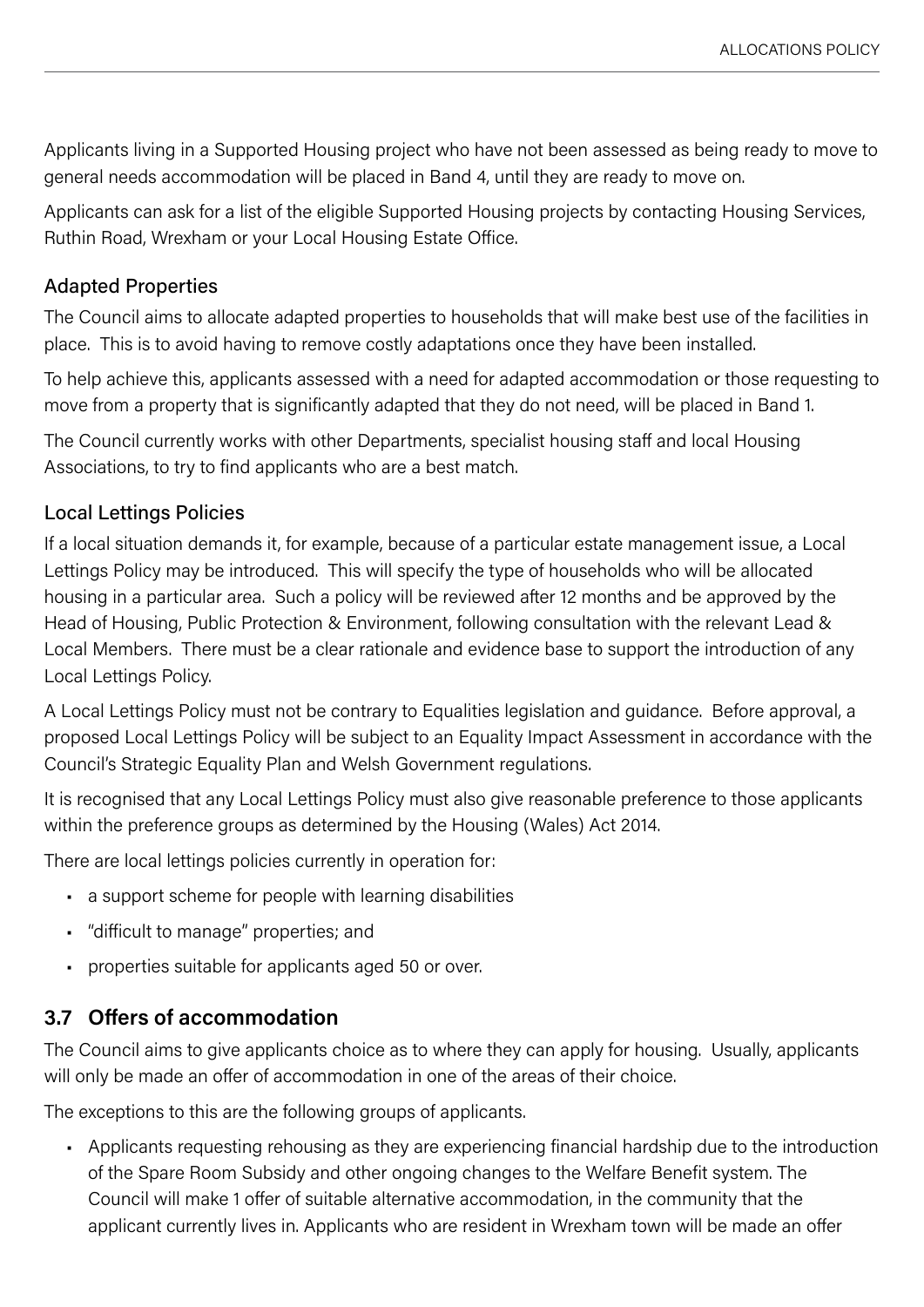of accommodation anywhere in Wrexham town. This is to take account of the urgent need these applicants have to move to avoid rent arrears or other unnecessary debt.

- Applicants who are homeless and in priority need will be made 1 offer of suitable accommodation anywhere in the County Borough.
- Applicants who are being re-housed through the Management Move process, will be made 1 offer of suitable accommodation anywhere within the County Borough.

Offers of accommodation will be made in writing. If an applicant does not respond within 5 working days, by returning the letter of acceptance to the Council, it will be assumed that the offer has been refused. The property will be offered to the next applicant on the housing register who is requesting that type of property.

It is the policy of the Council to grant "introductory" tenancies to all new tenants for an initial 12 month period before they become "secure" tenants. Existing secure or assured tenants of both the Council and a Housing Association will automatically be granted a "secure" tenancy.

Any offers of accommodation that are made by a Registered Social Landlord as a result of a nomination, will also be treated according to the guidance in this policy.

#### Refusing an offer

Applicants will receive a maximum of **2 written** offers of accommodation. If both are refused, the application will be moved to the bottom of the band it is currently in. The Council will only do this after taking account of the reasons for refusal and deciding that both offers made were reasonable.

If this results in the application being placed in a lower band, the date of application will not be amended.

The exception to this will be offers made to homeless applicants in a priority need group and applicants who have been granted Management Move status. In these circumstances **1 written** offer of accommodation will be made. If this offer is refused, the application will be reassessed based on any other housing need that they may have and placed in the appropriate band. If the new band is a lower one, the date of application will not be amended.

If an applicant believes an offer was not a reasonable one and there was a good reason for refusal, they are able to request a review of this decision.

#### Offers of Accommodation to Homeless Applicants

When making offers of accommodation to homeless applicants who are in priority need, the Council uses its right under the Housing (Wales) Act 2014 to make one offer of suitable accommodation only, regardless of the priority banding.

This 'final offer' of suitable accommodation discharges the Council's duties. If a homeless applicant refuses an offer any priority awarded on homelessness grounds will be lost and the application will be reassessed according to any other housing need and placed in the appropriate band. If the new band is a lower one, the date of application will not be amended.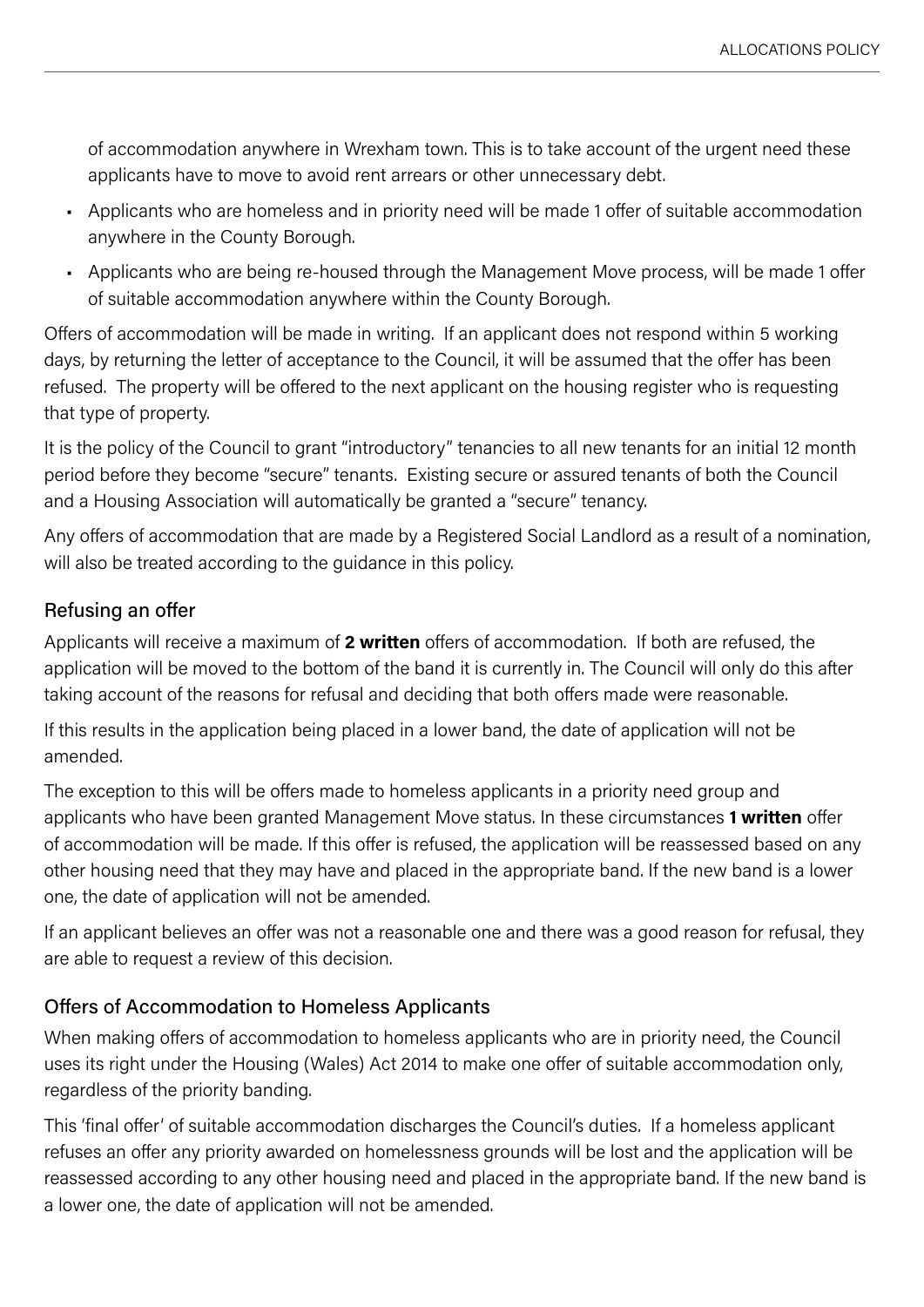<span id="page-19-0"></span>Applicants have the right to request a review of the suitability of this offer within 21 days, regardless of whether they choose to accept or refuse it.

If the outcome of a review finds in an applicant's favour, any homelessness priority awarded will remain on the application; as will the original application date.

Homeless applicants to whom the Council does not have a full duty to re-house will be made offers of accommodation, in the same way as other applicants, as set out in this policy.

# Offers of Accommodation to Applicants who are in prison

The Council will consider applicants for accommodation, who are due to be released from prison or youth detention accommodation. Offers will be made in writing no sooner than 66 days prior to release and in accordance with this policy.

# **3.8 The Involvement of Local Members**

Members have an active role in the lettings process through advising and representing their local communities and ensuring that this policy is implemented and operates in a fair and consistent manner. Please refer to the section of the Applying for Housing Booklet *"*Role of your Local Councillor*"*, for further information.

As part of this role they:

- may make representations on behalf of their constituents in order to ensure that all the facts of their case are taken into account.
- will be notified when every vacancy in their ward has been relet to another applicant.
- will receive regular information updates regarding the Council's housing stock, lettings and the number of applicants on the waiting list in order to advise applicants; and
- will be involved with future reviews of the lettings policy to ensure that it is achieving its aims and agree local lettings policies where it is decided to implement them.

By law elected members are not allowed to be directly involved in decisions about lettings to applicants residing in their ward, or the allocation of Council properties in their wards, to protect them from accusations of illegal action, favouritism or corruption.

# **3.9 Applicants' Rights**

Applicants have the following rights:

- to be notified and to request a review of any decision regarding eligibility to join the Housing Register and the grounds for making that decision.
- to be informed on request, and request a review, of any facts the Council has used to make its decision.
- to receive information about how their application will be processed and what priority has been given to the application; and
- to receive information on the likely availability of appropriate accommodation.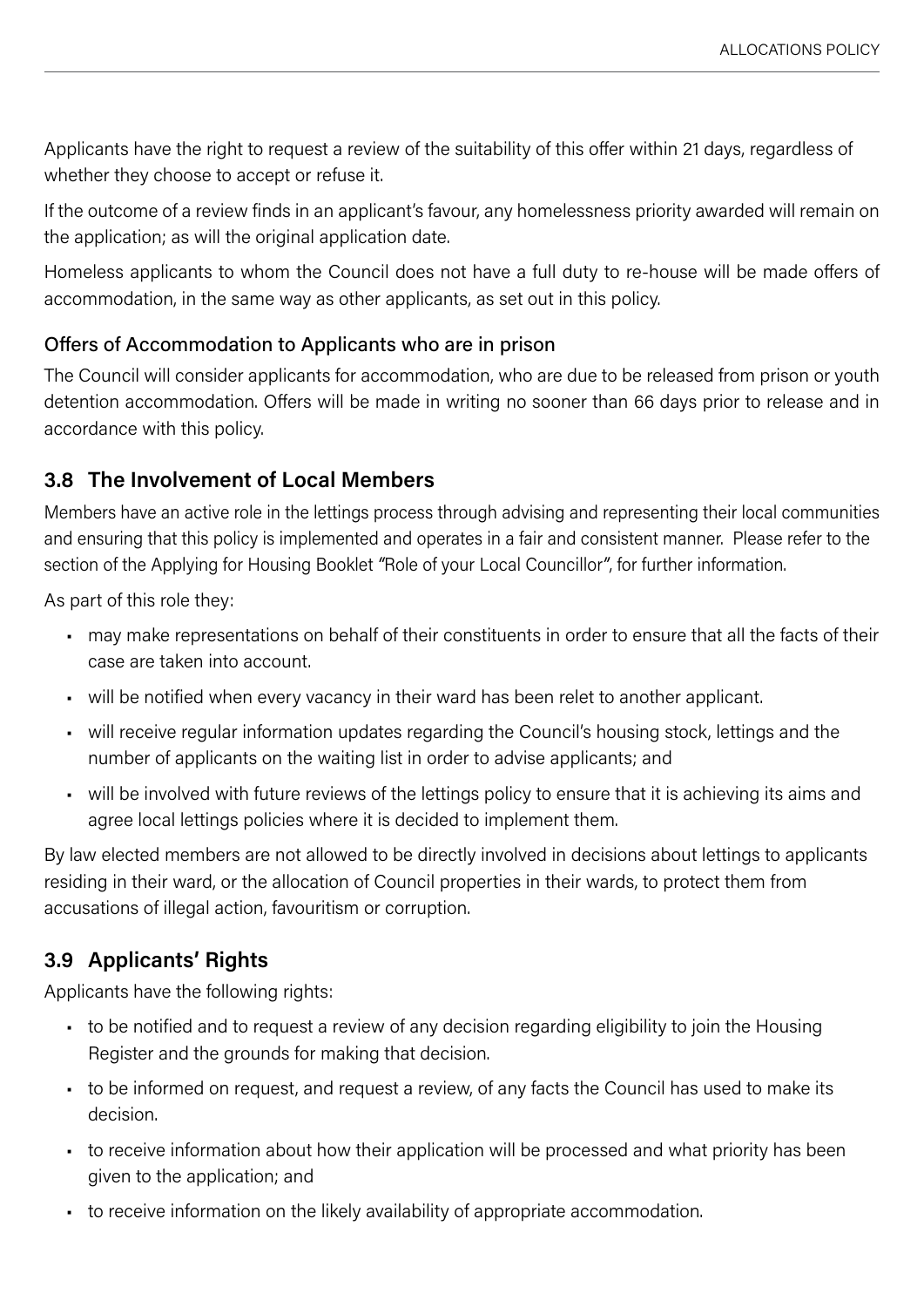# Reviews

An applicant has the right to request a review of decisions made in the allocations process. These include:-

- the decision to suspend an application
- the decision to reduce preference
- the banding awarded to an application; and
- the decision to exclude an application

The request for a review must be made in writing within 28 days of receiving notification of the original decision. Requests should be made to:-

The Chief Housing & Economy Officer, Housing Services, Ruthin Road, Wrexham, LL13 7TU.

Reviews will be carried out by Officers not involved in the initial decision making process. They will consider the details of each case, any relevant or new information which has been provided and the applicant's circumstances.

The applicant will be informed, in writing, within 20 working days of receiving the request of the outcome of the review and the reason for the decision.

# Appealing

If an applicant is dissatisfied with the outcome of a review, the way in which this policy has been followed or the Council's interpretation of the relevant housing legislation, they can make a further appeal.

All requests must be made in writing within 28 days of notification of the review decision.

Requests should be made to:-

The Chief Housing & Economy Officer, Housing Services, Ruthin Road, Wrexham, LL13 7TU.

Applicants will be advised of the decision within 14 days of receipt.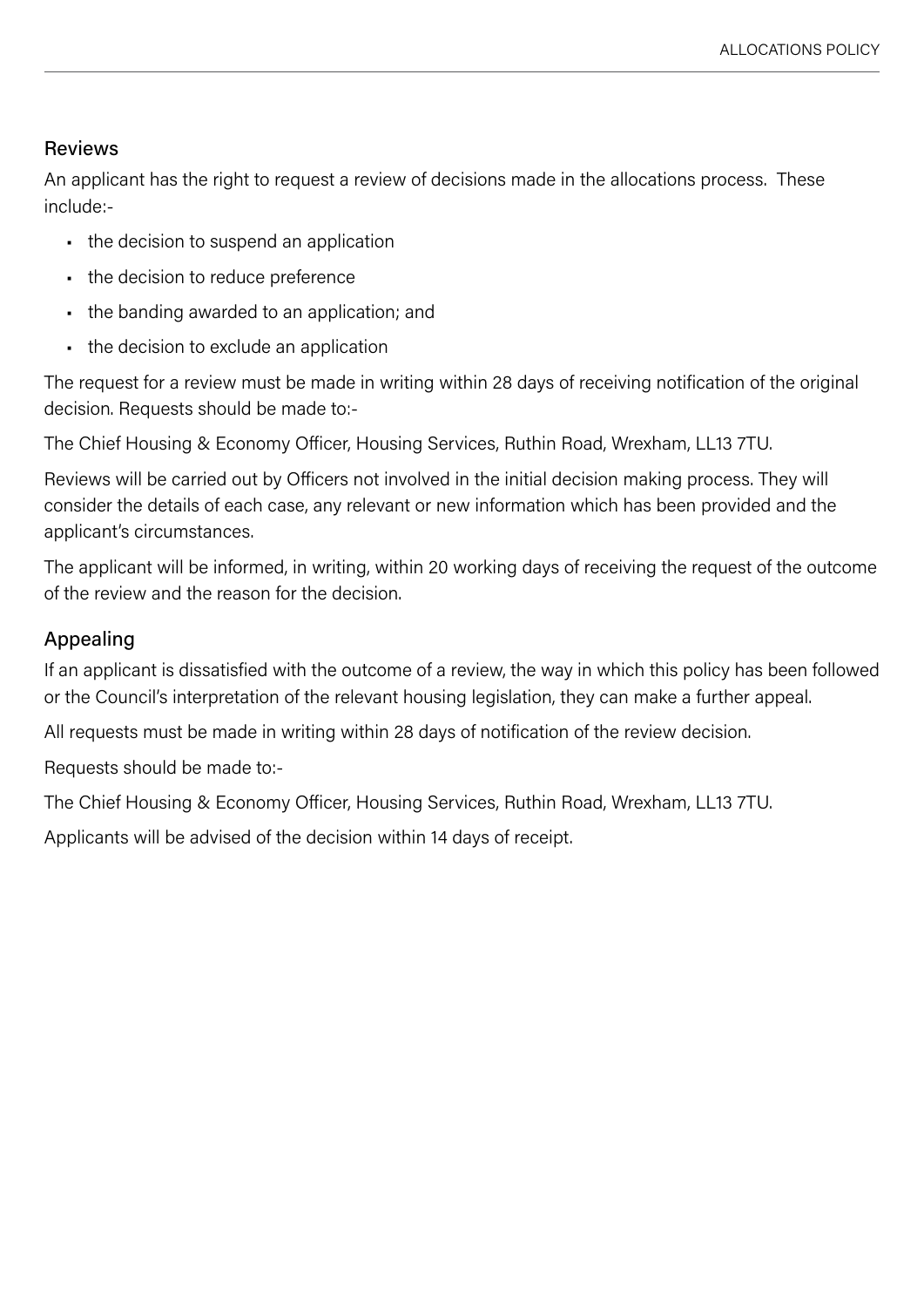# <span id="page-21-0"></span>**PART B - THE BANDING SCHEME**

Applications will be assessed under this policy to ensure that those with greatest housing need are given reasonable preference for re-housing.

The exceptions are those applications which fall outside of this published policy. They will be dealt with according to the Management Move process.

Examples of when an applicant may be considered for a Management Move are detailed in the section of this policy – Management Moves.

Reasonable Preference is given to applicants as set out in s.167(2) of the Housing Act 1996 and the Housing (Wales) Act 2014. These are:-

- applicants who are homeless and the Council has a duty to secure accommodation for them (s.75).
- applicants who are homeless and the Council has a duty to help them secure accommodation (s.73).
- applicants to whom the Council has a duty to help prevent becoming homeless (s.66).
- applicants who are living in overcrowded or insanitary conditions
- applicants who need to move on medical or welfare grounds
- applicants with a need to move to a particular locality in the district, where failure to meet that need would cause hardship to themselves or to others.

In addition, this policy gives a degree of priority to other groups of applicants, in order to help meet local priorities, provided that they do not dominate the scheme at the expense of those that the Council has a legal duty to give reasonable preference to.

The Housing Act 1996 (amended by the Homelessness Act 2002) states that Housing Allocation scheme must be framed to ensure **reasonable preference** is given to applicants experiencing certain types of housing need. However, while housing authorities will need to ensure that, overall, reasonable preference for allocation is given to applicants in the relevant categories these should not be regarded as exclusive and an allocation scheme may allow for other factors such as **local priorities** provided that they do not dominate the scheme and that overall the scheme gives adequate priority to applicants in the reasonable preference categories. As well as ensuring reasonable preference is given to applicants in greatest housing need, **additional preference** can be awarded to applicants who require urgent rehousing for various reasons.

The Banding Scheme consists of five Bands, from one to five in descending order of priority.

The Band in which an applicant is placed, depends on their housing need (based on the reasonable preference groups), local priorities and whether they have a local connection.

Within each band, applicants will be prioritised in date of application.

When a property becomes available for letting, applicants will be matched to the property, based on specified criteria such as household size or household need.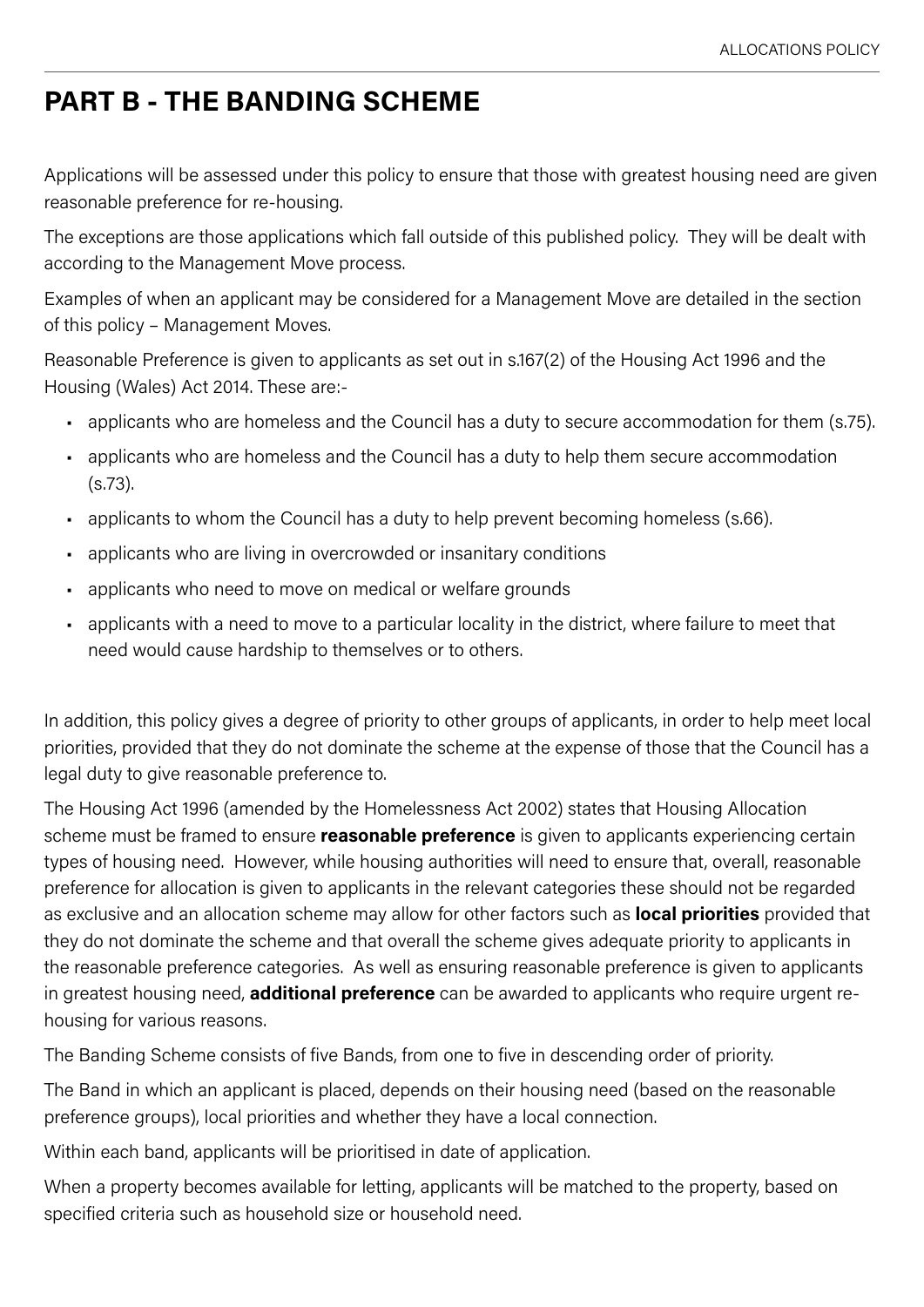<span id="page-22-0"></span>It is proposed that a property will be allocated, in the first instance, to the applicant in Band 1, with a Community Connection, who has been waiting the longest for the type of property that is available in that area.

If there are no applicants in Band 1 with a Community Connection, the vacancy will be allocated to the applicant with a Borough Connection who has been waiting the longest in Band 1.

This process will be repeated through each banding, until the vacancy is allocated.

Applications will only be placed in Bands 1, 2 and 3 if the applicant has a local connection with Wrexham County Borough as set out in this policy.

#### **Band 1**

- Applicants who have a critical medical or welfare need to move from their current home (Borough Connection required).
- Applicants who are tenants of Wrexham County Borough Council and are at risk of financial hardship due to Welfare Reform as they are under occupying their current home.
- Members of the Armed Forces who are leaving the service.
- Applicants who are tenants of Wrexham County Borough Council who are occupying a significantly adapted property for which they have no need.
- Applicants who are leaving the care of Wrexham County Borough.

# **Band 2**

- Applicants who are homeless and the Council has a duty to secure accommodation for them (s.75 Housing (Wales) Act 2014).
- Applicants who are homeless and the Council has a duty to help them to secure accommodation (s.73 Housing (Wales) Act 2014).
- Current social housing tenants who have been living in a flat for at least 2 consecutive years and who have 1 child or more aged less than 10 years old.
- Applicants living in unsatisfactory housing, as assessed by an Environmental Health Officer of Wrexham County Borough Council's Housing Standards Team.
- Applicants who have been assessed as being overcrowded.
- Applicants assessed as needing to move to a particular locality in the County Borough, where a failure to meet that need would cause hardship to themselves or others e.g., to give or receive care, to access specialised medical treatment,
- Applicants who are assessed as being in financial hardship.
- Applicants who have a serious medical need.
- Tenants of the Council or a Housing Association who are under occupying their home, and are looking to downsize, but are at no risk of financial detriment due to Welfare Reform changes.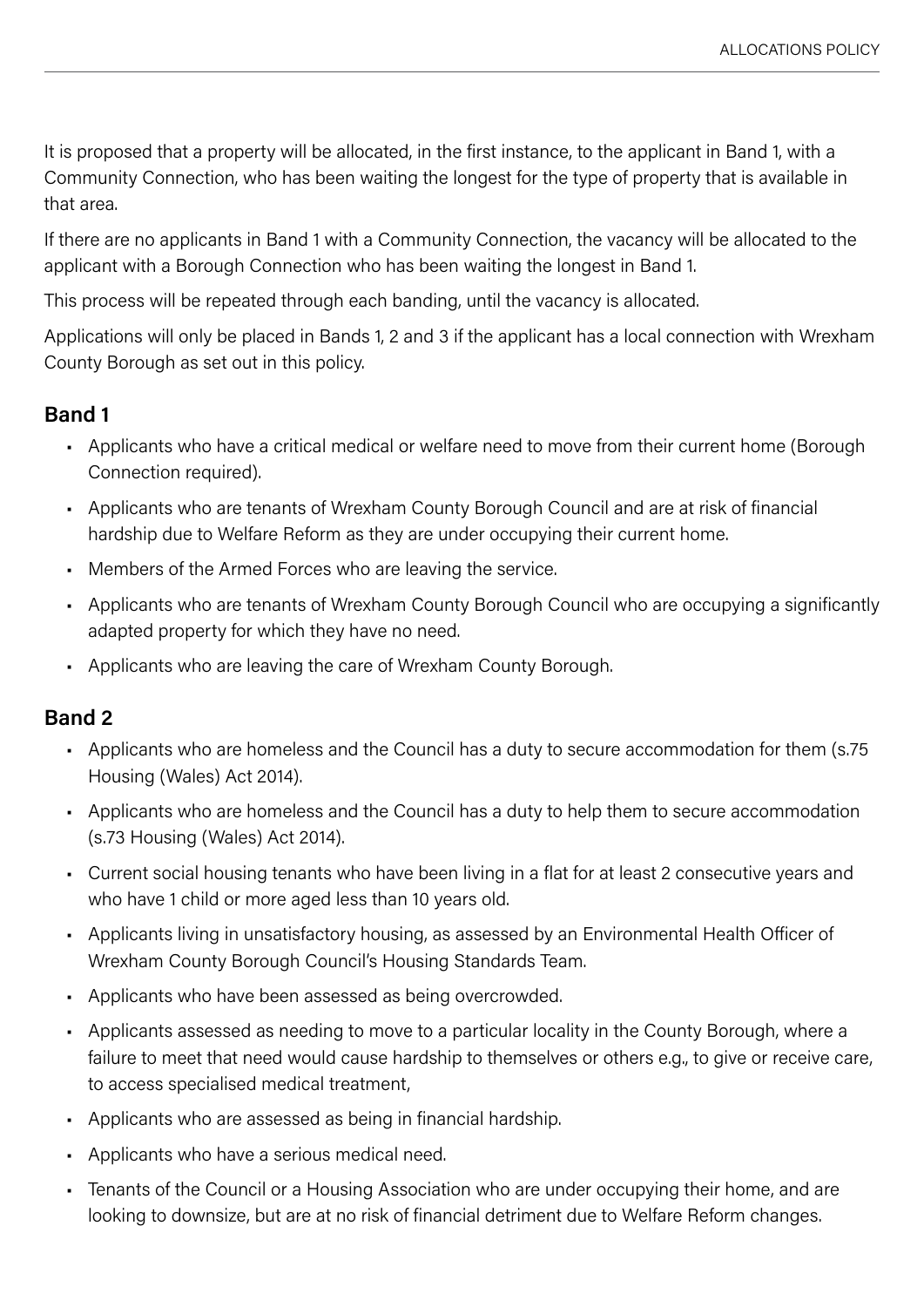<span id="page-23-0"></span>• Applicants who are living in a Council sponsored supported housing project and have been assessed as being ready to move on.

#### **Band 3**

- Applicants who are sharing accommodation with another household.
- Applicants who are threatened with homelessness and the Council has a duty to help prevent them from becoming homeless (s.66 Housing (Wales) Act 2014).
- Applicants with a medical or welfare need which has been assessed as low level.
- Applicants with children of the same sex who have been assessed as overcrowded, regardless of their current tenure.
- Current social housing tenants who have been living in a flat for less than 2 consecutive years and who have 1 child or more aged less than 10 years old.

#### **Band 4**

- Applicants with no identified housing need.
- Applicants who are owner occupiers and have been assessed as being adequately housed.
- Applicants with no Borough or Community Connection, regardless of any identified housing need.
- Applicants who are intentionally homeless
- Applicants who are intentionally homeless, who fall into one of the categories of people eligible to receive support (s.75 Housing (Wales) Act 2014), but who have been found intentionally homeless on more than one occasion during the last 5 years.
- Applicants who have deliberately worsened their housing conditions

#### **Band 5**

- Applicants who have an outstanding housing related debt outstanding to Wrexham County Borough Council or another registered social landlord.
- Applicants who have breached the conditions of their Tenancy Agreement.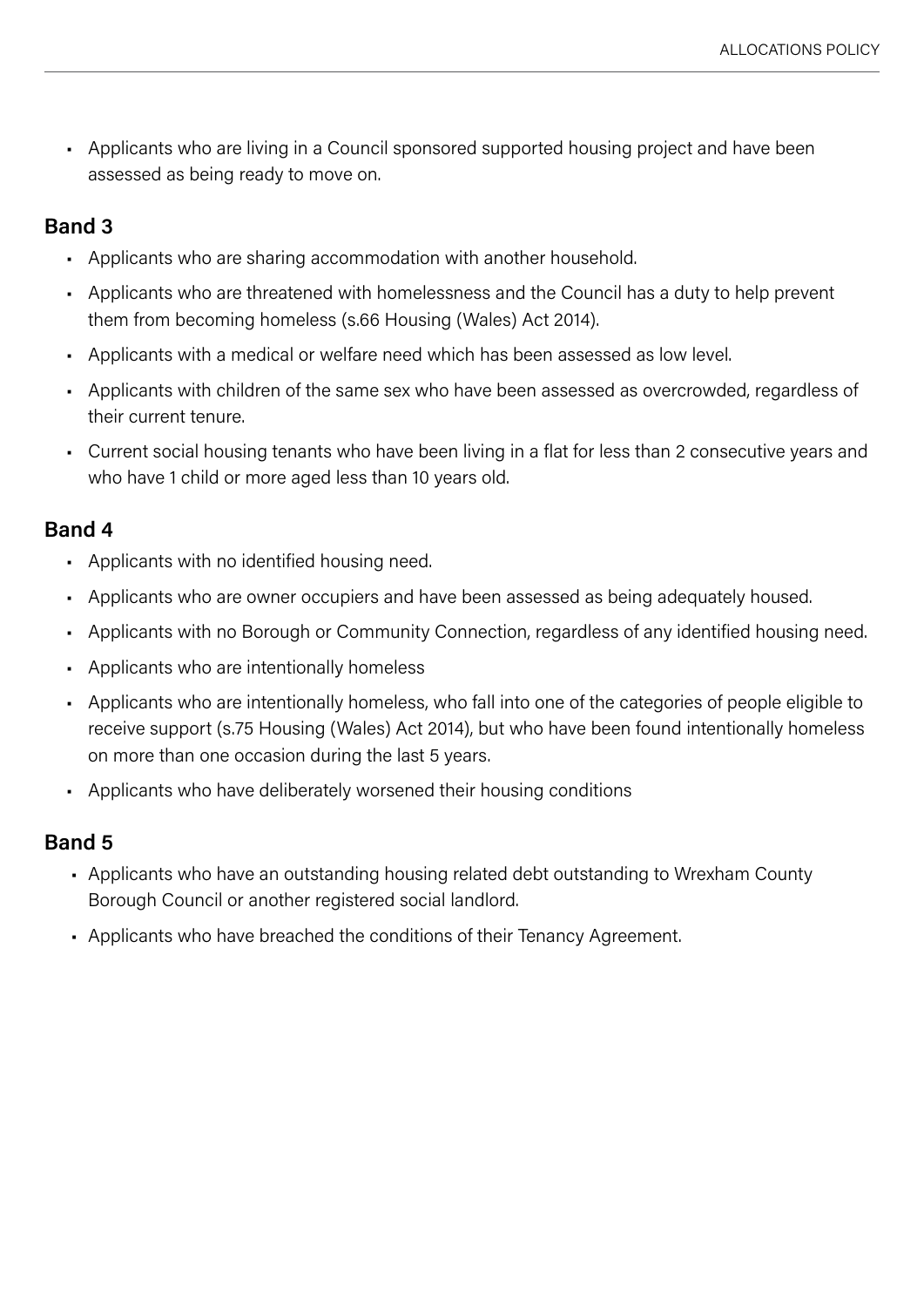# <span id="page-24-0"></span>**PART C – CRITERIA FOR ASSESSING APPLICATIONS**

# **1.1 Cumulative Need**

This policy does not take account of cumulative need. Applicants will be placed in the banding which best matches their main reason for seeking re-housing.

# **1.2 Homelessness**

All assessments of homelessness will be made by a member of staff of Wrexham Council's Housing Options Team, who will verify the applicant's housing circumstances.

Applicants who have been found to be unintentionally homeless and the Council has a duty to secure accommodation for them (s.75 Housing (Wales Act 2014) will be placed in Band 2.

Applicants who are intentionally homeless, but who are owed a housing duty (s.75 Housing (Wales) Act 2014) as they fall into one of the following priority need categories and the Council has not notified them that they have not been found intentionally homeless on another occasion during the last 5 years, will be placed in Band 2.

Any 5 year period starts from the date when the Council notifies someone they are owed a homelessness duty under s.75 Housing (Wales) Act 2014.

The categories of eligible applicants are:

- someone who has a dependent child living with them
- someone who is pregnant
- someone who is under the age of 21 at the time of making an application for homelessness assistance; and
- someone aged between 21 and 24 at the time of making an application for homelessness assistance and who were looked after, accommodated or fostered while under the age of 18, or someone who has such a person living with them.

Applicants who have been found to be unintentionally homeless and the Council has a duty to help them to secure accommodation (s.73 Housing Wales Act 2014) will be placed in Band 2.

Applicants that the Council has a duty to help prevent becoming homeless (s.66 Housing Wales Act 2014) will be placed in Band 3.

Applicants who are found to be intentionally homeless will be placed in Band 4.

Applicants who are intentionally homeless, are owed a housing duty, as they fall into one of the categories of people eligible to receive support (s.75 Housing (Wales) Act 2014), but who have been found intentionally homeless on more than one occasion during the last 5 years be placed in Band 4.

Applicants who are intentionally homeless will be advised of the decision in writing. They will also be advised how they may be able to address any issues and how they can request an appeal of the homelessness assessment.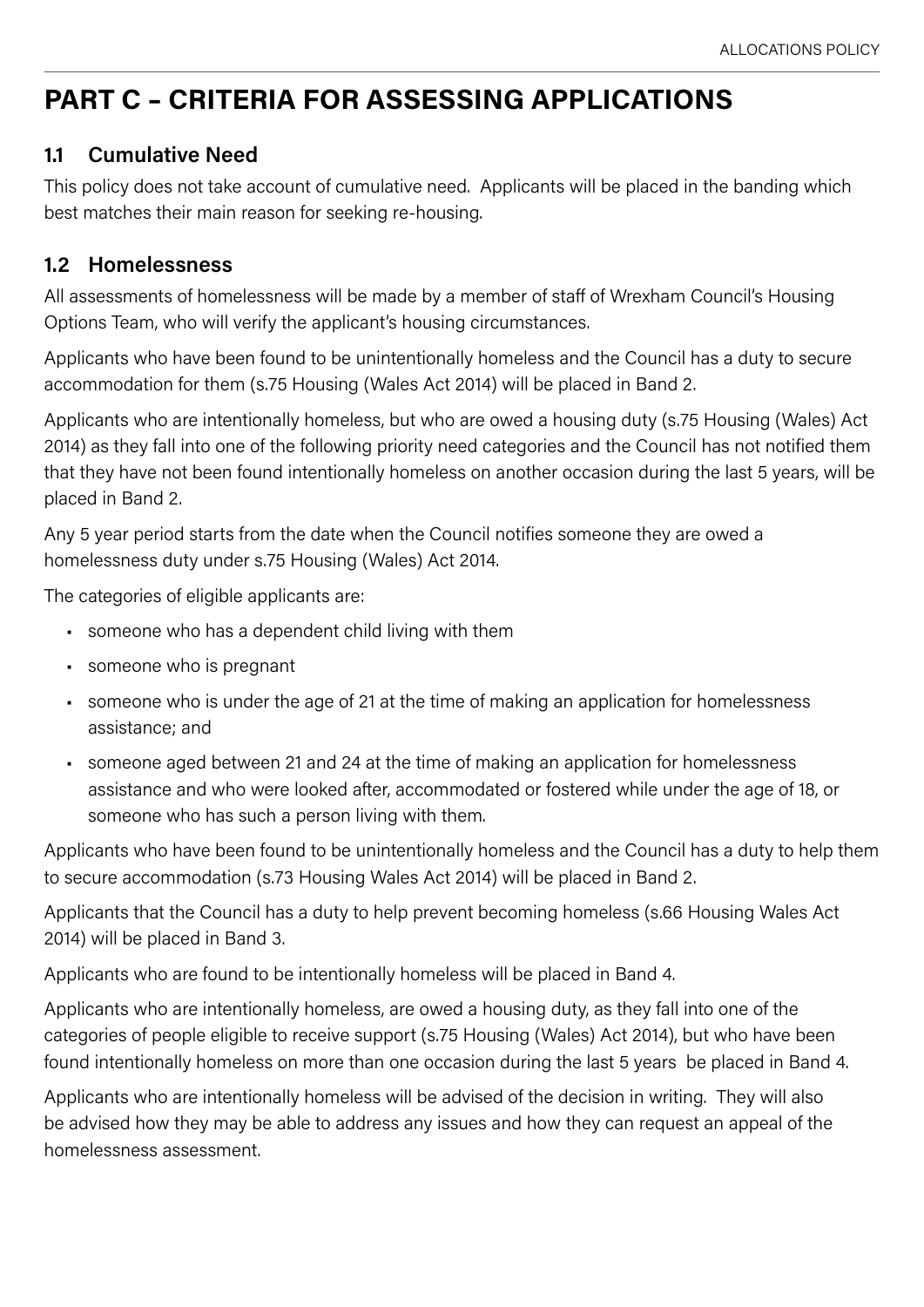# <span id="page-25-0"></span>**1.3 Medical & Welfare Grounds**

Applications will be assessed following the collection of supporting evidence from applicants and any agencies that are involved with their case, e.g., details of welfare benefits received, information supplied by consultants etc.

Following assessment applications will be classed as having a critical, serious or low need for suitable alternative accommodation based on any health or social care needs.

#### Examples of **critical need** include:-

- having a serious illness, disability or medical condition e.g., terminal illness, permanent disability or progressive condition and they are completely unable to cope in their present accommodation. Re-housing is the only option.
- being hospitalised and unable to return home as it is totally unsuitable for the applicant's long-term needs by way of design or location and/or is unsuitable for adaptations.
- being unable to access essential facilities in the property e.g., bath or WC, and the property cannot be adapted to meet the applicant's needs.
- needing to move to provide support to a relative or person with serious illness, disability or medical condition and that person can only cope in their present accommodation with the applicant's support.
- being due to leave local authority care and requiring own accommodation; and
- having other urgent social care grounds for re-housing such as racial harassment, witness protection, tenancy enforcement issues, etc.

Applications assessed as having a critical need will be placed in Band 1.

#### Examples of **serious need** include:-

- having some difficulty in using facilities in the property and this could be alleviated by re-housing.
- having serious health or social care problems that could be alleviated, if the applicant were rehoused near friends or family for support.
- the applicant provides support for a person with serious health or social care problems which could be alleviated if they lived nearer to the person they are supporting.
- having a serious mental illness that could be alleviated by re-housing and;
- having other social care grounds for re-housing e.g., isolation, neighbour disputes which are having an adverse impact on health.

Applications assessed as having a serious need will be placed in Band 2.

#### Examples of **low need** include:

- having anxiety and/or mild depression
- having a need to move to supply low level support for family members; and
- having a physical illness, which has a low impact on their ability to cope in their current home.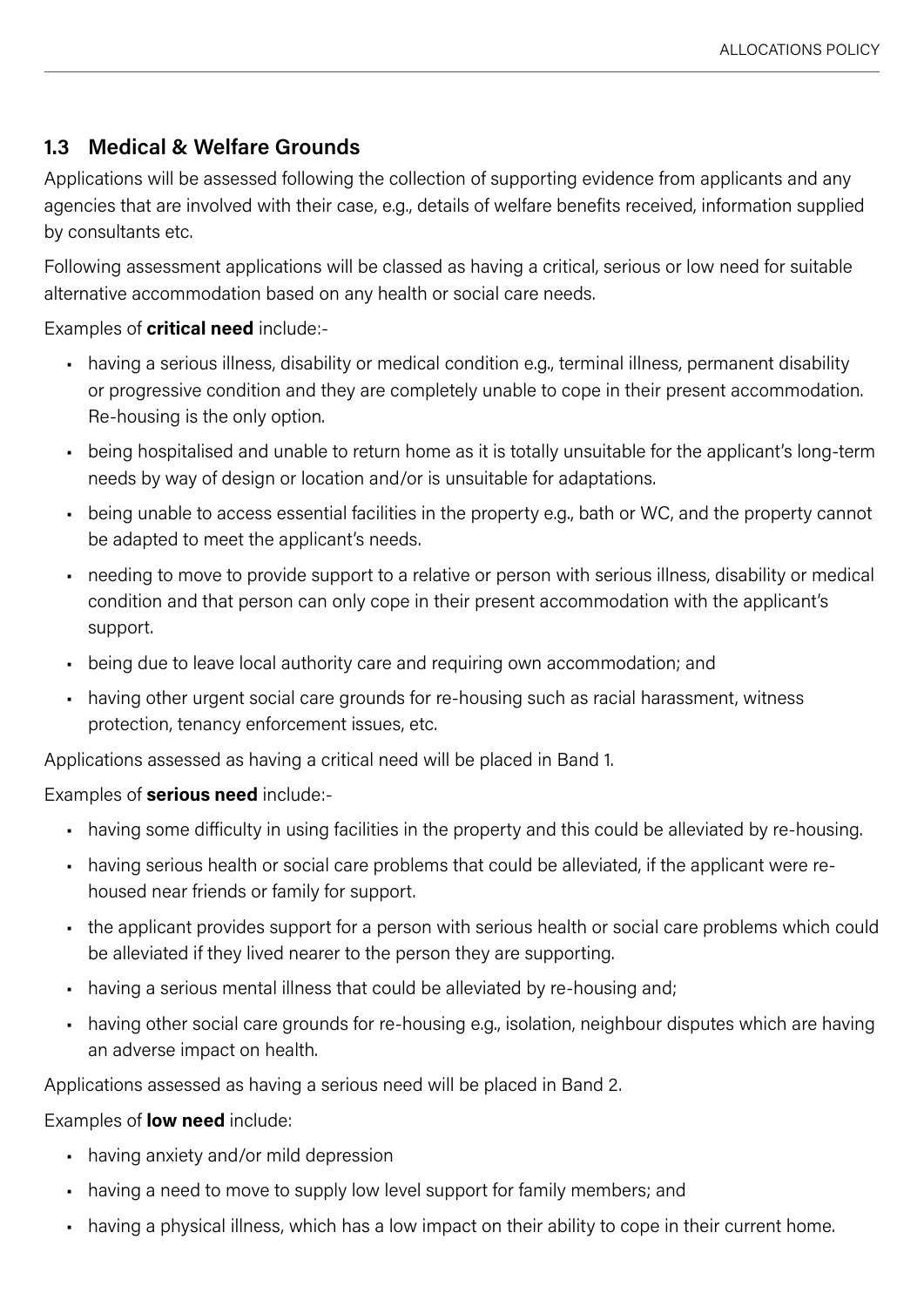<span id="page-26-0"></span>Applicants assessed as having a low need will be placed in Band 3.

#### **1.4 Overcrowding**

Applicants who are overcrowded will be placed in Band 2 or Band 3 depending on their circumstances.

When assessing overcrowding the following will be classed as requiring a separate bedroom and an application will be placed in Band 2:

- a couple (opposite or same sex)
- a single person or parent aged 16 years or over
- a child aged 7 or over who would have to share with someone of the opposite sex; and
- a child who would have to share with two or more children

When assessing overcrowding the following will be classed as requiring a separate bedroom and an application will be placed in Band 3:

• a child who would have to share with someone of the same sex, if there is an age difference of more than 6 years.

Applicants will not be assessed as being overcrowded, if the situation can be alleviated by rearranging sleeping arrangements.

For overcrowding purposes, due to the demand for re-housing in the County Borough, we are unable to take into account children from former relationships that you may have access to. Children will only be taken into account when assessing overcrowding, if the applicant is the primary carer. This decision has been based on the outcome of legal challenge and will apply in cases where parents have made joint custody arrangements.2

# **1.5 Hardship**

Applicants who fall into one of the following categories will be assessed as needing to move due to hardship and will be placed in Band 2:-

- applicants who need to move to give or receive support.
- applicants who need to move to access specialised medical treatment.
- applicants who need to move to take up a particular employment or training opportunity; and
- applicants who are in financial hardship, as set out in Welsh Government Code of Guidance i.e., applicants who, after meeting their housing costs, are left with a residual income of considerably less than the current Income Support or Jobseekers' Allowance level.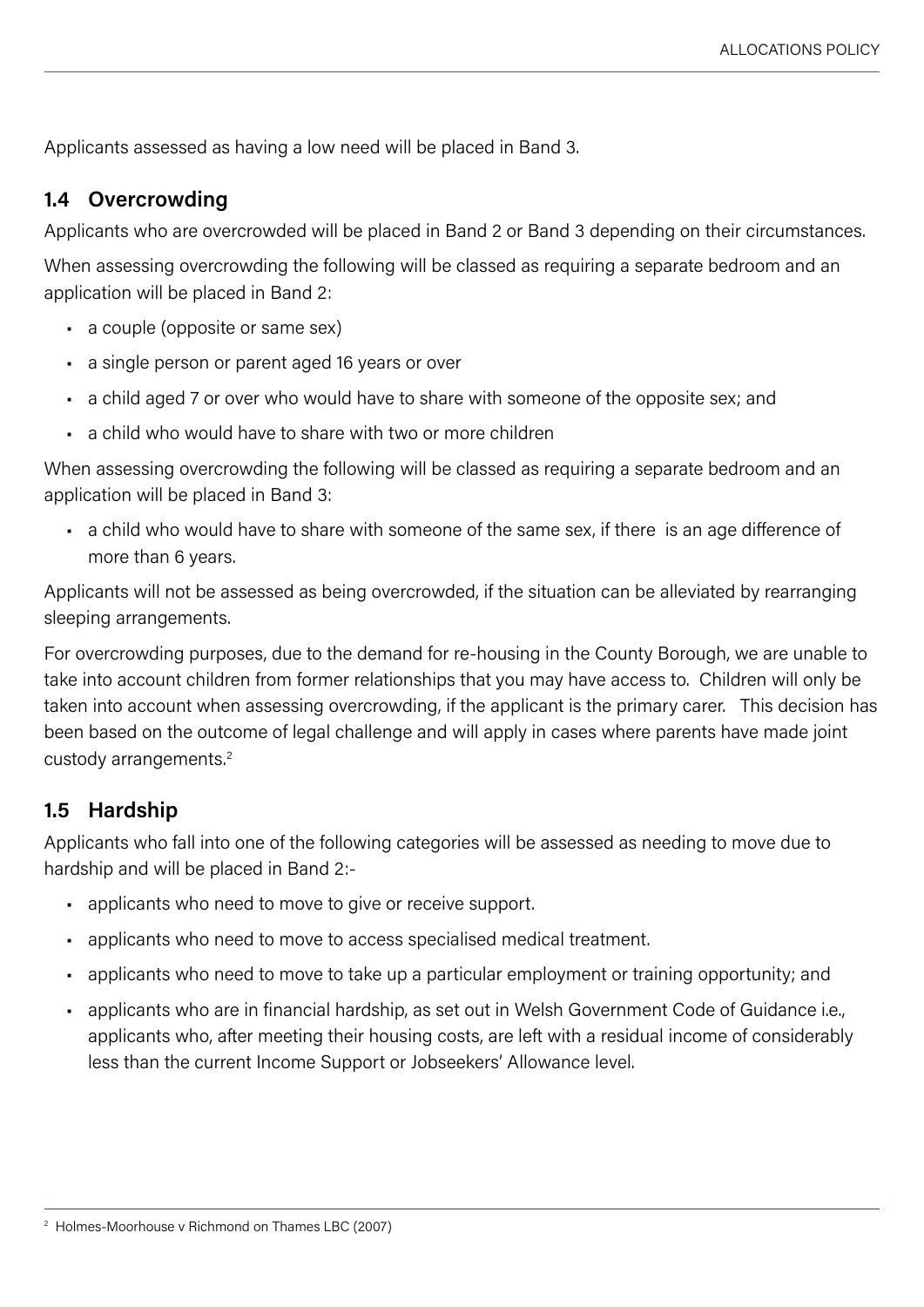# <span id="page-27-0"></span>**1.6 Under Occupation**

An applicant who is currently the tenant of Wrexham County Borough Council or another Registered Social Landlord, who is requesting to move as their property is too big for their needs will be classed as under occupying.

When assessing under occupation the following will be taken into account:-

- an applicant who is under occupying and is at risk of financial hardship due to the Welfare Reform changes will be placed in Band 1. This is to reflect the urgency of their need to move; and
- all other tenants of Wrexham County Borough Council or a Registered Social Landlord who are under occupying will be placed in Band 2.

An applicant will not be classed as under occupying, if they are requesting like for like accommodation (e.g., requesting to move from a 2-bedroom property to another 2-bedroom property).

# **1.7 Unsatisfactory Housing**

Applicants assessed as living in unsatisfactory housing will be placed in Band 2. Examples of unsatisfactory housing can include:-

- applicants classed as living in unsatisfactory housing following a home visit and assessment by an Environmental Health Officer as having Category 1 hazards; and
- the applicant's property needs substantial repairs to bring the applicant's property back to a standard. This may include repairs to the interior or exterior of the property.

Environmental Health Officers have a legal obligation to contact private sector landlords when there are issues of disrepair. An application will only be placed in the correct banding if a landlord has made no attempt to rectify disrepair after a reasonable period of time. This will be decided by an Environmental Health Officer and will depend upon such issues as the nature of the work required.

Wrexham County Borough Tenants will not be assessed for disrepair if the issues can be resolved.

# **1.8 Children in Flats**

Applicants with children, who are currently tenants of the Council or another Registered Social Landlord and who are living in flats, will be assessed and placed in either Band 2 or Band 3, depending on their circumstances.

- applicants, who have been living in a flat for at least 2 consecutive years and have 1 or more children aged less than 10 years old, will be placed in Band 2; and
- applicants, who have been living in a flat for less than 2 consecutive years and have 1 or more children aged less than 10 years old, will be placed in Band 3.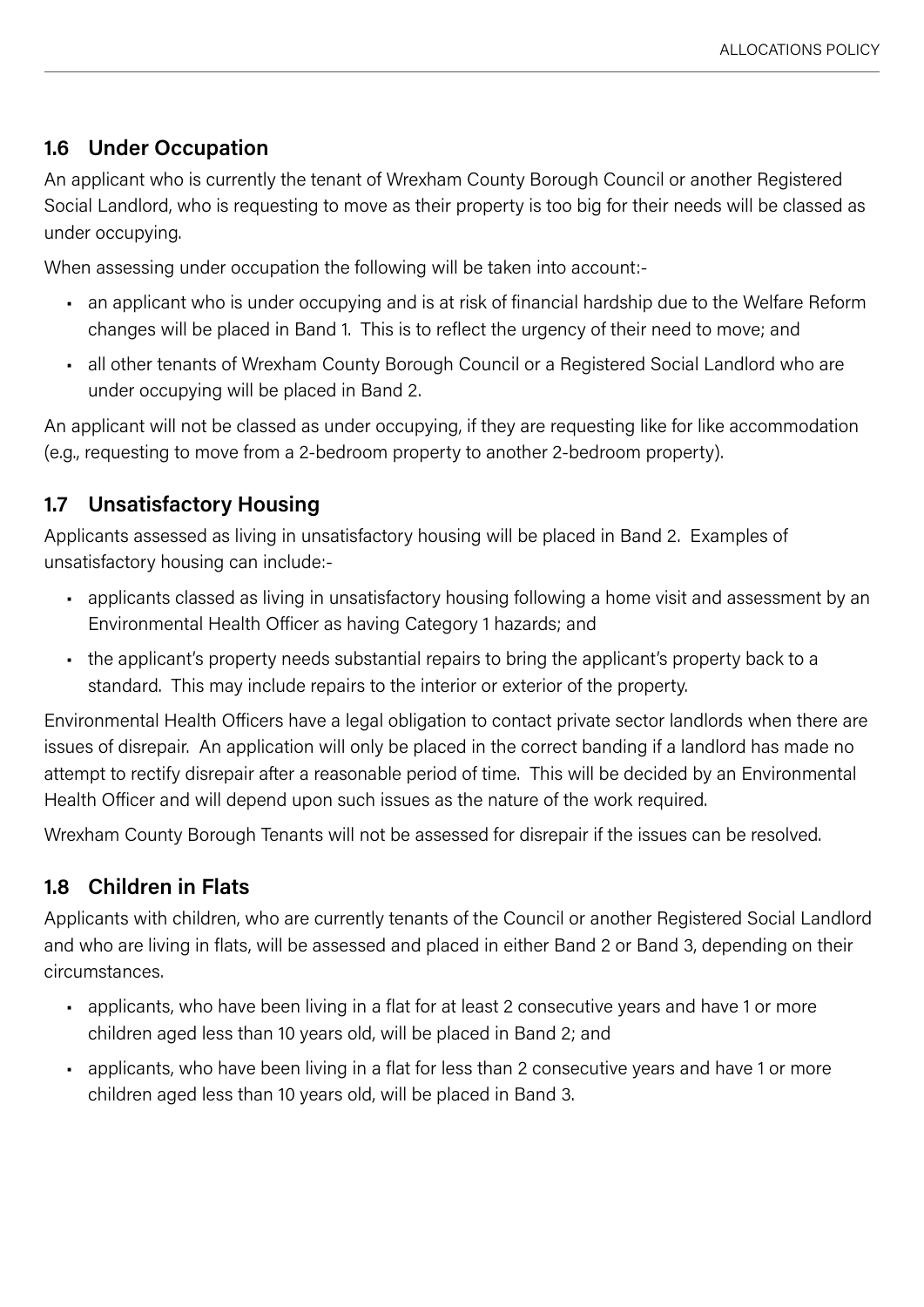# <span id="page-28-0"></span>**1.9 Care Leavers**

Applicants who are a young person leaving the care of Wrexham County Borough Council will be assessed and placed in Band 1 provided that the applicant can produce an up to date letter from Wrexham County Borough Council's Leaving Care Team confirming:-

- they are being referred to Landlord Services by Wrexham County Borough Council's Leaving Care Team.
- there is agreement that the applicant is ready for independent living.
- there is evidence of a Pathway Plan; and
- the applicant is currently engaging with Wrexham County Borough Council's Leaving Care Team.

An applicant will be assessed as a Care Leaver when they are made an offer of accommodation, when they are first leaving care. Subsequent applications for rehousing will be assessed on any other circumstances. For housing purposes, the applicant will no longer be classed as a Care Leaver.

# **1.10 Applicants Sharing Accommodation**

All applicants who are sharing accommodation will be placed in Band 3, provided there are no other housing related issues such as overcrowding.

# **1.11 Armed Forces Personnel**

In March 2009, Welsh Government brought into effect section 315 of the Housing & Regeneration Act 2008.

For the purposes of this policy, this means that applicants who are serving in the Armed Forces or are being discharged from the Armed Forces will be able to establish a local connection through residence or employment in the same way as a civilian person. Applicants will be placed in Band 1, when official proof of discharge has been produced.

Applications from people who require suitably adapted accommodation because of a serious injury, medical condition or disability sustained as a result of service in the Armed Forces will be placed in Band 1, following assessment by the Department's Health & Social Care Panel.

# **1.12 Local Connection**

# Borough Connection

An applicant will be assessed as having a Borough Connection if they have:

- lived **continually** in the Borough for at least 3 years in the last 5 years out of your own choice. An applicant will not establish a connection with the Borough by residing in a prison or bail hostel.
- family members living in the Borough. For the purpose of this policy, a family member will be a mother, father, sister, brother, child, grandparent or any adult who acted as the applicant's parent and who has lived **continually** in the Borough for the last 5 years.
- been in continual employment in the Borough area for at least 3 years in the last 5 years. This must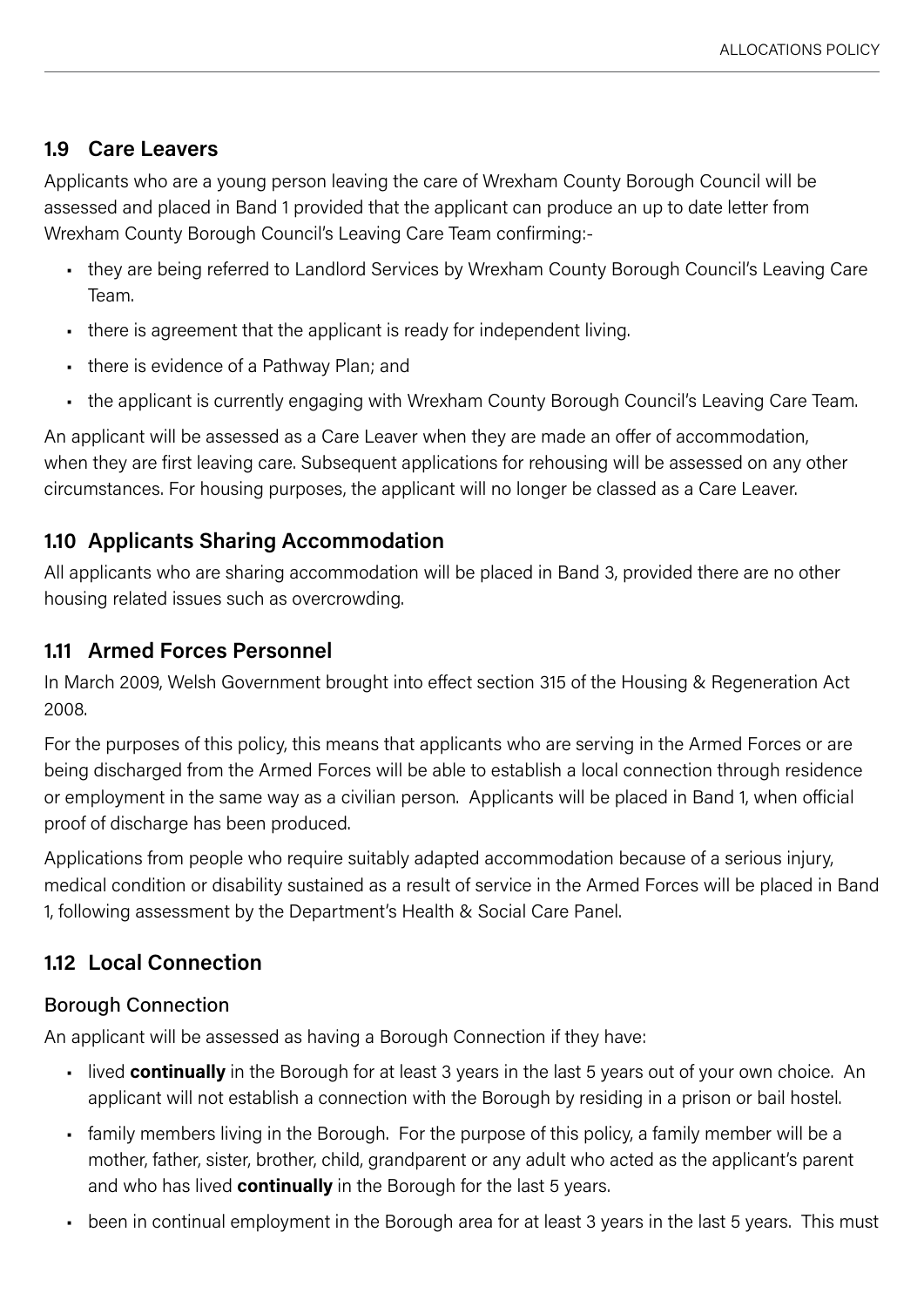be confirmed in a letter from your employer.

- asylum seekers dispersed to Wrexham without any choice and granted refugee status will have a Borough connection at the point of application; or
- applicants living in refuge accommodation (e.g., Women's Refuge) in Wrexham County, will have a Borough connection at the point of application.

The exception to the above local connection criteria are homeless applicants to whom the Council have accepted a homelessness duty and who have been housed, by the Council, in temporary or supported accommodation.

In order to comply with Welsh Government Guidance, regarding homelessness (Welsh Government's Written Statement, Homelessness Plan, Phase 2 – May 2020), these applicants, will be awarded a Borough Connection after 6 months' residency in Wrexham County Borough.

This exception does not apply to a Community Connection.

The aim of this is to assist homeless households to move more quickly into secure accommodation. This will reduce the amount of unnecessary time that individuals and families will need to spend in temporary accommodation, provide stability for households and reduce unnecessary pressures on resources.

It will also help individuals who have been placed in supported accommodation, which they no longer need, to move more quickly into secure accommodation, ensuring that homeless individuals, who are not ready to sustain a tenancy independently, can access appropriate accommodation with the support that they need to sustain a tenancy independently.

#### Community Connection

An applicant will be assessed as having a Community Connection if:

- they have lived continually in the Community for at least 3 years in the last 5 years out of their own choice.
- they have family associations within the Community. For the purpose of this policy, a family member will be a mother, father, sister, brother, child, grandparent or any adult who acted as the applicant's parent and they have lived continually in the Community for the last 5 years.
- they are an asylum seeker dispersed to Wrexham without any choice and granted refugee status will be granted a Community connection at the point of application; or
- applicants living in refuge accommodation (e.g. Women's Refuge) in Wrexham County Borough will have a Community connection at the point of application.

As communities have outgrown County Council ward boundaries, there may be occasions when it would be reasonable for an applicant to have a connection with more than one community. In these circumstances the Council will consider awarding a connection for either community, taking into account the needs and wishes of the applicant, and the availability of suitable Council Housing stock in those areas.

When assessing Community Connection the following groups of wards will be classed as "communities".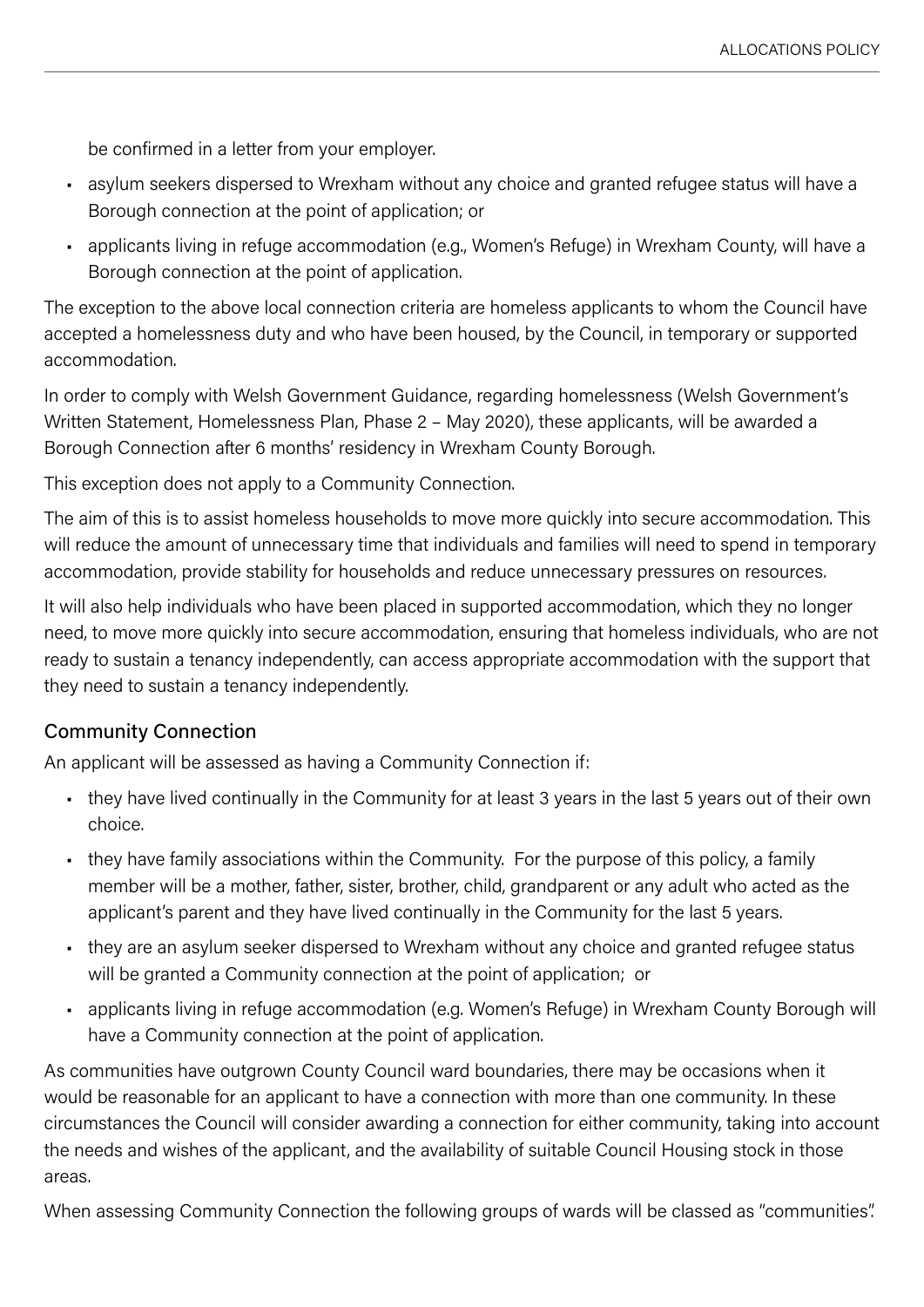| <b>Community</b>       | <b>Ward</b>                                                                                                                                                                                                    |
|------------------------|----------------------------------------------------------------------------------------------------------------------------------------------------------------------------------------------------------------|
| Wrexham Town           | Acton, Borras Park, Brynyffynnon, Cartrefle,<br>Erddig, Esclusham, Garden Village, Grosvenor,<br>Hermitage, Little Acton, Maesydre, Offa,<br>Queensway, Rhosnesni, Smithfield, Stansty,<br>Whitegate, Wynnstay |
| Broughton & Coedpoeth  | Brymbo, Bryn Cefn, Coedpoeth, Gwenfro,<br>Minera, New Broughton                                                                                                                                                |
| Plas Madoc             | Cefn, Llangollen Rural, Plas Madoc, Ruabon                                                                                                                                                                     |
| Ceiriog Valley & Chirk | Chirk (North & South), Dyffryn Ceiriog                                                                                                                                                                         |
| Gwersyllt & Llay       | Gwersyllt (East & South), Gwersyllt (North),<br>Gwersyllt West, Llay                                                                                                                                           |
| <b>Rhos</b>            | Johnstown, Pant, Penycae, Ponciau                                                                                                                                                                              |
| North East             | Gresford (East & West), Holt, Marford &<br>Hoseley, Rossett                                                                                                                                                    |
| South East             | Bronington, Marchwiel, Overton                                                                                                                                                                                 |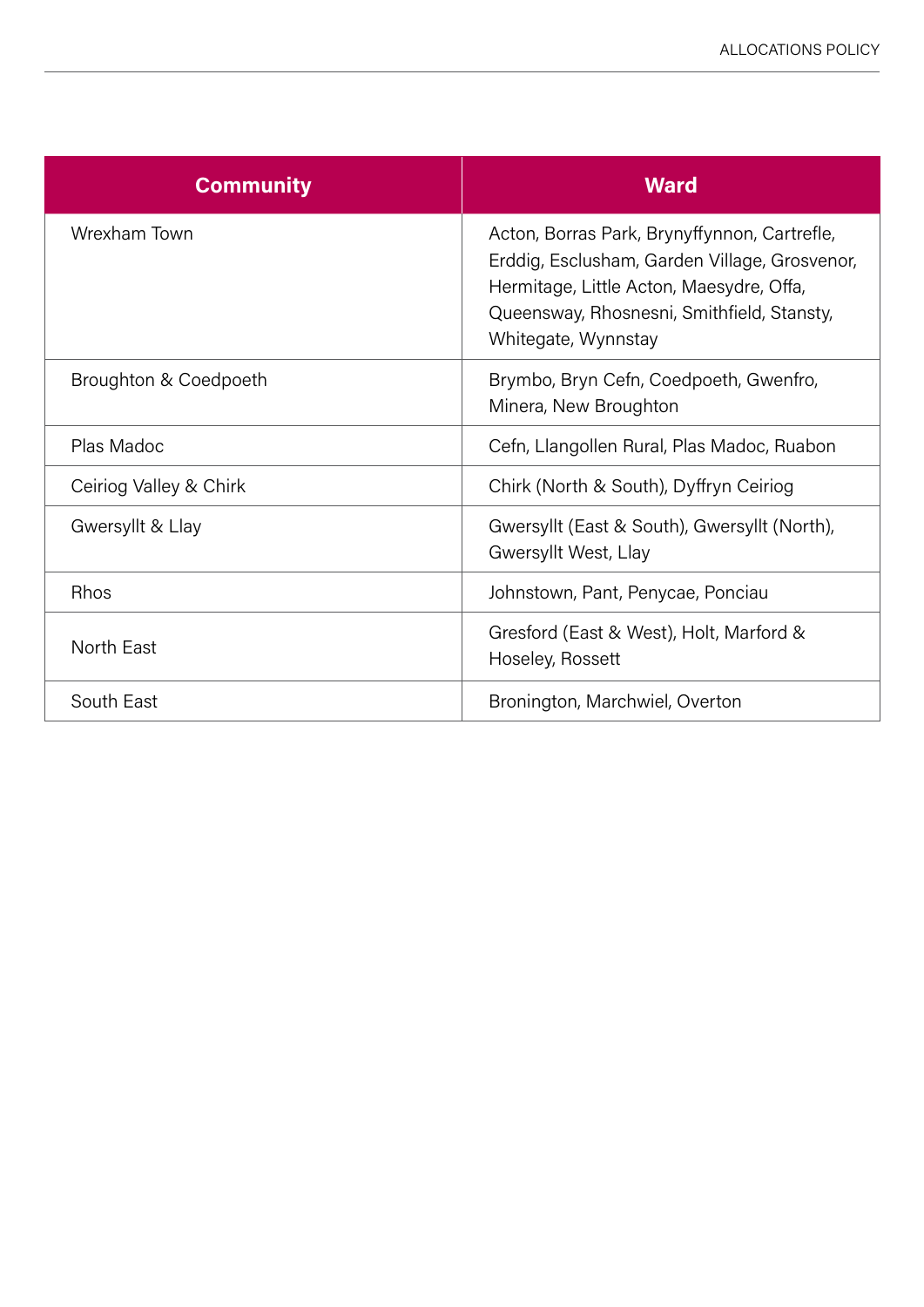# <span id="page-31-0"></span>**Appendix 1 - Management Moves**

There are occasions when the Council will be required to make allocations outside of our published Lettings Policy. These are known as Management Moves. This policy outlines the circumstances when it may be appropriate to award a Management Move. The following list is not exhaustive as, by their nature, Management Moves are those situations which are the exception to the policy.

The Council aims to keep the number of Management Moves carried out to a minimum, so that the published policy is seen as being as fair and transparent as possible.

A Management Move will only be awarded after the individual circumstances of each case have been taken into consideration. Every case will be approved by the Service Manager – Landlord Services.

Examples of when an applicant may be considered for a Management Move include:-

#### *Applicant left occupying a property following the death of a tenant*

If a secure, introductory or demoted tenant dies and there is no other family member left in the property who has the right to succeed, a management move may be considered if:-

- the property was the only or principal home of the remaining family member at the time of the tenant's death and they would have qualified to succeed if a succession had not already taken place.
- the applicant has been living permanently with the tenant as a member of their family for a minimum of a year before the tenant died; or
- the applicant has agreed to take over parental responsibility for the tenant's dependants and does not have any suitable alternative accommodation available.

#### *Relationship Breakdown*

If a sole or joint tenant gives notice to terminate a tenancy the tenancy will end for both joint tenants. The Council may grant the tenancy to the remaining occupier, provided that they have been living with the former tenant as a partner or a member of their family, the property is their only or principal home and it is suitable for their needs.

In the case of married couples, civil partners or couples with children, where there is a joint tenancy in place, the Court has powers to decide that a tenancy can be transferred to one or other of the parties, in instances of dispute. Applicants will initially be advised to seek legal assistance in these circumstances.

Joint applicants should be aware that any Court Costs incurred in ending a joint tenancy may be the responsibility of the parties involved.

#### *Exceptional Circumstances*

Staff may also consider applying Management Moves in the following circumstances. This list is not exhaustive:-

- Social Services have carried out a statutory assessment and there is a child at risk in the household.
- Social Services have carried out a statutory assessment and there is an adult at risk in the household.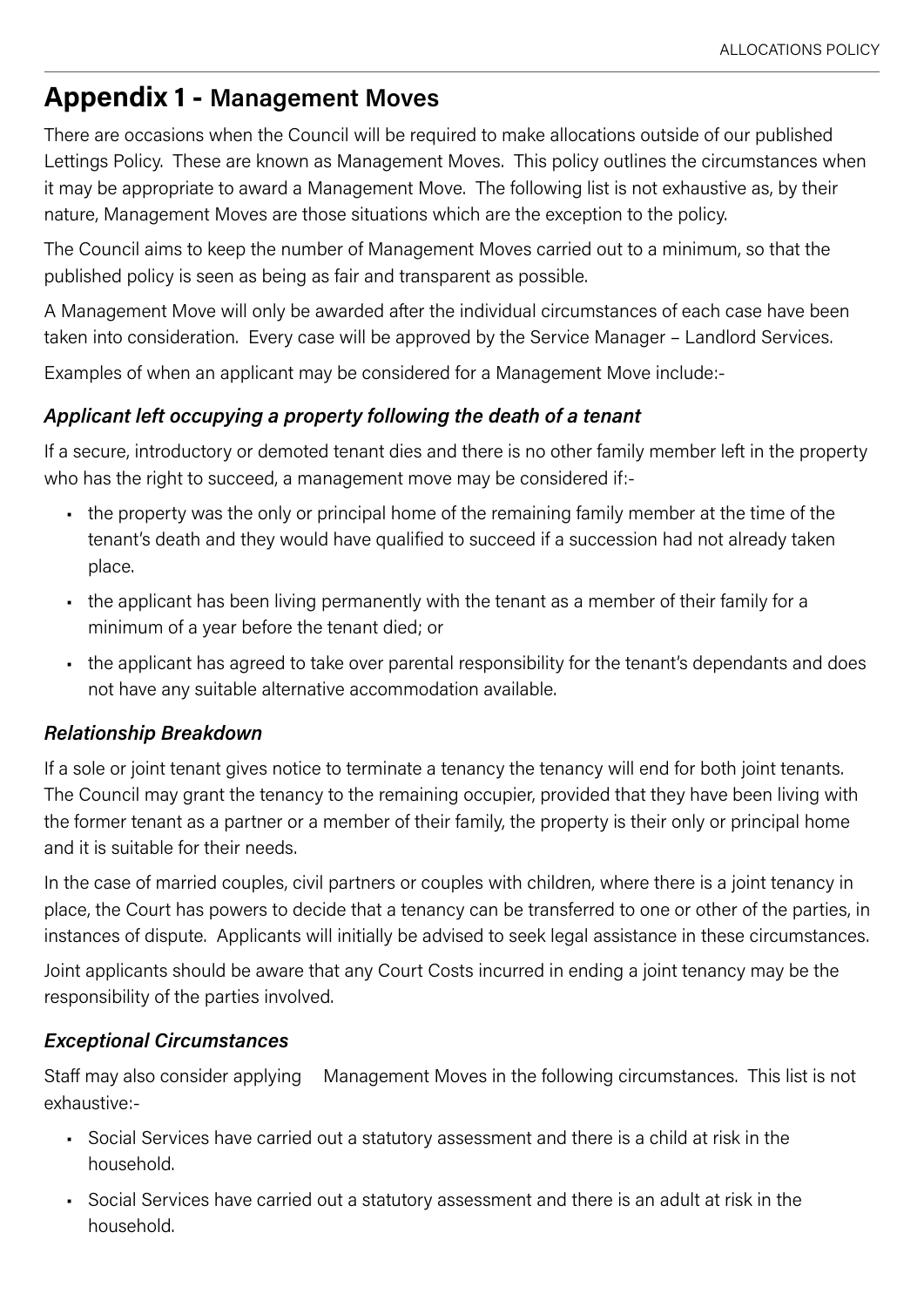- the applicant is in Council tied accommodation and requires secure housing (e.g., Warden retiring who will require re-housing).
- an existing Council tenant has been placed in temporary accommodation following fire or flood which has made their home uninhabitable.
- existing tenants of Wrexham County Borough Council who need to move because their home is about to be demolished, redeveloped or subjected to major works; or
- the housing of individuals who fall within the Multi-Agency Public Protection Arrangements (MAPPA) protocol. MAPPA are a set of arrangements under the provision of the Criminal Justice Act 2003. A number of agencies, including the Council's Housing Service are under a Duty to Cooperate with the Responsible Authority.

When deciding whether to award a Management Move, amongst other considerations, the following may be taken into account:-

- Will granting the tenancy make best use of the housing stock?
- Has the applicant's behaviour caused the current sole or joint tenant to leave or flee the property? (e.g., have there been issues with financial/domestic abuse).
- Is the applicant eligible for an allocation? and
- The circumstances of each individual case (the number of points they would be awarded on the housing register, how long has the applicant been living with the tenant, is it reasonable for the applicant to continue to occupy the property in question?)

Applicants who are awarded a Management Move will receive 1 reasonable offer of accommodation. Due to the urgent need for these applicants to move to suitable alternative accommodation, the Council will make an offer of accommodation anywhere in the County Borough. This may not be the area that the applicant has indicated is their first choice.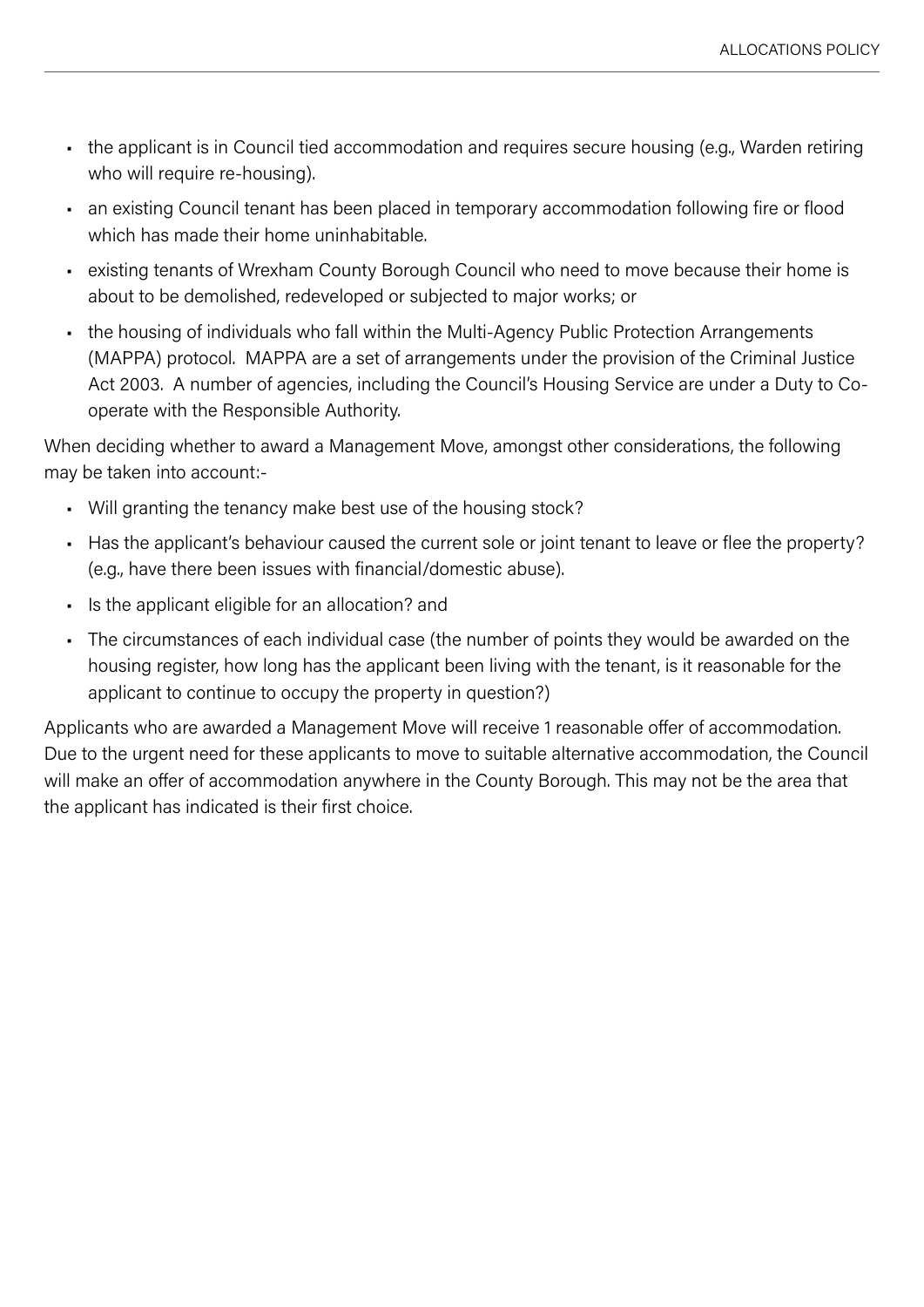# <span id="page-33-0"></span>**Appendix 2 - Wrexham County Borough Council's Exclusion Policy**

# Introduction

If an applicant or a member of an applicant's family has been guilty of 'unacceptable behaviour', at the time of application, the Council will consider excluding the applicant from the Housing Register.

#### Receiving an Application

The Council must accept a completed application form. If there is information available or known, relating to previous or existing tenancies held by the applicant (or family member) and this information has or could have resulted in the Council gaining an Outright Possession Order, we will consider exclusion.

The Council will inform an applicant immediately, in writing, if they are being considered for exclusion. Applicants will be invited to attend an interview to discuss the grounds for exclusion and the reasons.

The Council will aim to complete the process, including notifying the applicant and carrying out interviews, within a 14 day period after the initial letter is sent. Due to the potentially sensitive nature of the process, applications to exclude will be the responsibility of Senior Housing staff.

In instances where the process is likely to take more than 14 days, the Council will write to the applicant to advise them of the delay and the possible timescale for completing the process.

If staff are aware of, or have reason to believe that an applicant may have difficulty understanding the implications of the decision to exclude, arrangements will be made for the information to be explained in person. Similarly, in cases where it is not possible to send a copy of the decision letter to the applicant, a copy will be made available, at the relevant Council office, for the applicant or their representative to collect, within a reasonable period of time.

Applications will be registered and immediately suspended, pending the outcome of any decision to exclude.

#### The Exclusion Process

When considering exclusion, the Council will follow Welsh Government guidance. The decision to exclude will be made by applying the 3 stage test set out in Welsh Government's Code of Guidance.

- a) Where there is evidence of unacceptable behaviour was it serious enough to have obtained an Outright Possession Order?
- b) Is/Was the behaviour serious enough to render the applicant or a household member unsuitable to be a tenant?
- c) We must be satisfied that the applicant is still unsuitable at the time of the application.

It is NOT necessary for the applicant to have been a Council tenant when the unacceptable behaviour occurred. The deciding factor is whether the Council would have been entitled to an outright Possession Order if the applicant had been a secure tenant.

Applicants being considered for exclusion will be kept informed throughout the process.